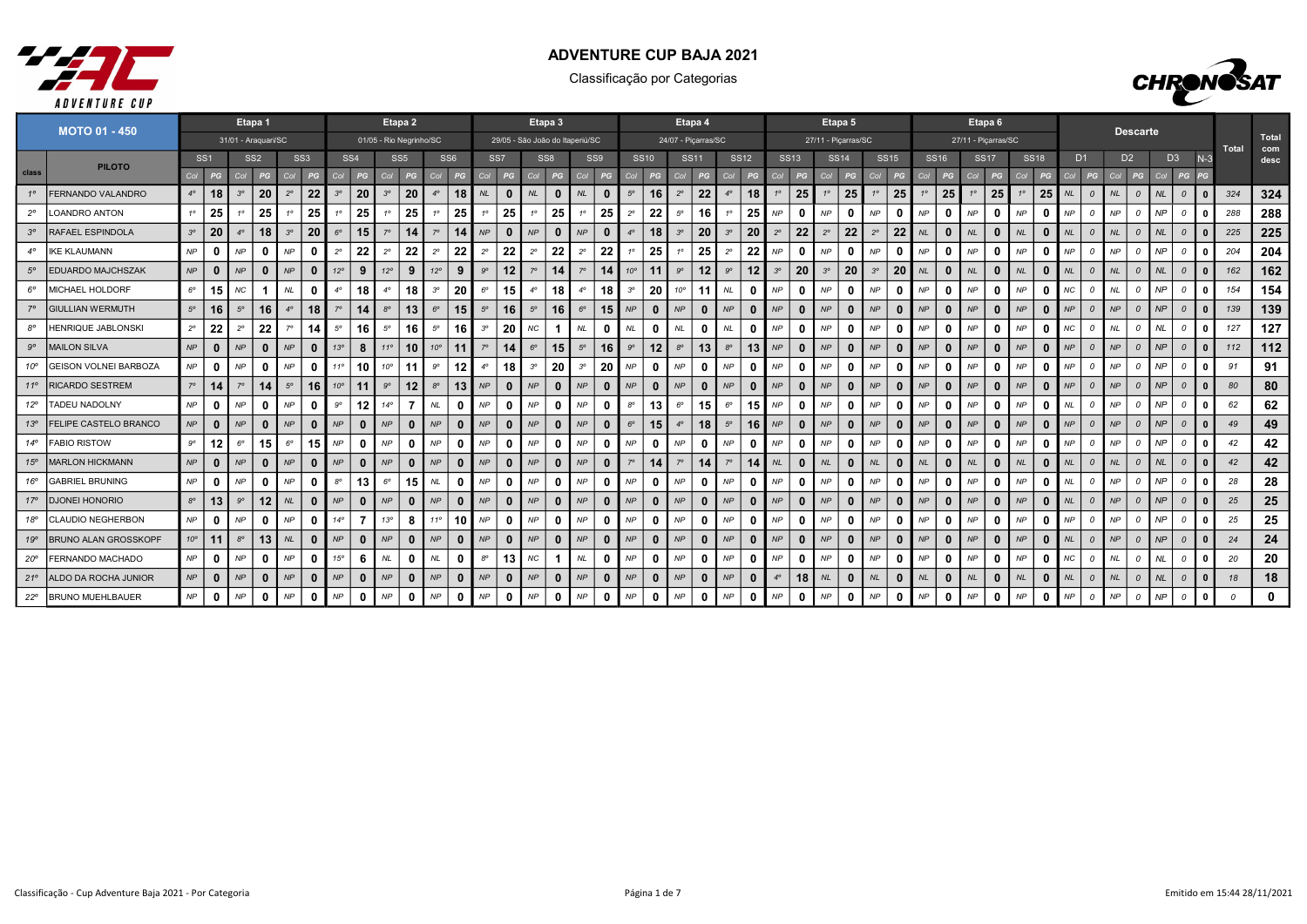



|              | <b>MOTO 02 - 250</b>         |                                                       |              |             | Etapa 1      |             |              |              |                 |                         | Etapa 2         |              |                 |              |                                 |              | Etapa 3         |             |                 |             |              |             | Etapa 4             |             |              |             |              | Etapa 5             |                   |                            |              |                  |              | Etapa 6             |              |             |              |                |                |           | <b>Descarte</b> |           |                |              |                |              |
|--------------|------------------------------|-------------------------------------------------------|--------------|-------------|--------------|-------------|--------------|--------------|-----------------|-------------------------|-----------------|--------------|-----------------|--------------|---------------------------------|--------------|-----------------|-------------|-----------------|-------------|--------------|-------------|---------------------|-------------|--------------|-------------|--------------|---------------------|-------------------|----------------------------|--------------|------------------|--------------|---------------------|--------------|-------------|--------------|----------------|----------------|-----------|-----------------|-----------|----------------|--------------|----------------|--------------|
|              |                              | 31/01 - Araquari/SC                                   |              |             |              |             |              |              |                 | 01/05 - Rio Negrinho/SC |                 |              |                 |              | 29/05 - São João do Itaperiú/SC |              |                 |             |                 |             |              |             | 24/07 - Piçarras/SC |             |              |             |              | 27/11 - Picarras/SC |                   |                            |              |                  |              | 27/11 - Picarras/SC |              |             |              |                |                |           |                 |           |                |              | Total          | Total<br>com |
|              | <b>PILOTO</b>                | SS <sub>1</sub><br>SS <sub>2</sub><br>SS <sub>3</sub> |              |             |              |             |              |              | SS <sub>4</sub> |                         | SS <sub>5</sub> |              | SS <sub>6</sub> |              | SS <sub>7</sub>                 |              | SS <sub>8</sub> |             | SS <sub>9</sub> |             | <b>SS10</b>  |             | <b>SS11</b>         |             | <b>SS12</b>  | <b>SS13</b> |              | <b>SS14</b>         |                   | <b>SS15</b>                |              | SS <sub>16</sub> |              | <b>SS17</b>         |              | <b>SS18</b> |              | D <sub>1</sub> |                |           | D <sub>2</sub>  |           | D <sub>3</sub> | $N-3$        |                | desc         |
| class        |                              | Col                                                   | PG           | Col         | PG           | Col         | PG           | Col          | PG              | Col                     | PG              | Col          | PG              | Col          | PG                              | Col          | PG              | Col         | PG              | Col         | PG           | Col         | PG                  | Col         | PG           | Col         | PG           | Col                 | PG                | Col                        | PG           | Col              | PG           | Col                 | PG           | Col         | PG           | Col            | PG             | Col       | PG              | Col       | PG             | PG           |                |              |
| $1^{\circ}$  | <b>ALLISON ANTON</b>         | $1^{\circ}$                                           | 25           | $1^{\circ}$ | 25           | $1^\circ$   | 25           | $1^{\circ}$  | 25              | $1^{\circ}$             | 25              | 10           | 25              |              | 25                              | $1^{\circ}$  | 25              | $1^{\circ}$ | 25              | $9^{\circ}$ | 12           | $4^\circ$   | 18                  | $5^{\circ}$ | 16           | 10          | 25           | 1 <sup>c</sup>      | 25                | $1^{\circ}$                | 25           | NL               | $\bf{0}$     | NL                  | - 0          | NL          | $\Omega$     | NL             | $\Omega$       | NL        | $\Omega$        | <b>NL</b> | $\Omega$       |              | 346            | 346          |
| $2^{\circ}$  | CARILOS FUZON                | NP                                                    | $\mathbf{0}$ | NP          | $\Omega$     | <b>NP</b>   | - 0          | $7^\circ$    | 14              | $8^{\circ}$             | 13              | $8^{\circ}$  | 13              | $3^{\circ}$  | 20                              | $4^\circ$    | 18              | $3^{\circ}$ | 20              | $3^{\circ}$ | 20           | $3^{\circ}$ | 20                  | $3^{\circ}$ | 20           | $3^{\circ}$ | 20           | $3^{\circ}$         | 20                | $3^{\circ}$                | 20           | $2^{\circ}$      | 22           | $2^{\circ}$         | 22           | $2^{\circ}$ | 22           | NP             | $\mathcal{O}$  | NP        | $\Omega$        | NP        | $\Omega$       |              | 284            | 284          |
|              | <b>WESLEY FAGUNDES</b>       | $4^\circ$                                             | 18           | $3^{\circ}$ | 20           | $2^{\circ}$ | 22           | NP           | $\bf{0}$        | NP                      | $\mathbf{0}$    | NP           | 0               | NP           | $\mathbf{0}$                    | <b>NP</b>    | 0               | NP          | $\bf{0}$        | $2^{\circ}$ | 22           | $2^{\circ}$ | 22                  | $2^{\circ}$ | 22           | $2^{\circ}$ | 22           | $2^{\circ}$         | $22 \overline{ }$ | $2^{\circ}$                | 22           |                  | 25           |                     | 25           | $1^{\circ}$ | 25           | NP             | $\mathcal{O}$  | NP        | $\Omega$        | NP        | $\overline{a}$ |              | 267            | 267          |
|              | CAIO VINICIUS DE SOUSA       | NP                                                    | $\mathbf{0}$ | NP          | 0            | NP          | - 0          | NP           | $\mathbf{0}$    | NP                      | 0               | NP           | 0               | $6^{\circ}$  | 15                              | $6^{\circ}$  | 15              | $4^\circ$   | 18              | $5^{\circ}$ | 16           | $7^\circ$   | 14                  | $8^{\circ}$ | 13           | $4^\circ$   | 18           | $4^\circ$           | 18                | $4^{\circ}$                | 18           | $3^{\circ}$      | 20           | $3^{\circ}$         | 20           | $3^{\circ}$ | 20           | NP             | 0              | <b>NP</b> | $\Omega$        | <b>NP</b> | $\Omega$       |              | 205            | 205          |
| $5^\circ$    | <b>SAIMON KOWASKY</b>        | NP                                                    | $\bf{0}$     | NP          | $\bf{0}$     | NP          |              | $3^{\circ}$  | 20              | $5^{\circ}$             | 16              |              | 18              | $4^\circ$    | 18                              | $3^{\circ}$  | 20              | $2^{\circ}$ | 22              | $4^\circ$   | 18           | $5^{\circ}$ | 16                  | $4^\circ$   | 18           | NP          | $\mathbf{0}$ | NP                  | $\mathbf{0}$      | NP                         |              | NP               | $\bf{0}$     | NP                  | $\mathbf{0}$ | NP          | $\mathbf{0}$ | NP             | $\Omega$       | NP        | $\Omega$        | NP        | $\Omega$       |              | 166            | 166          |
| $6^{\circ}$  | <b>JEAM MAIOCHI</b>          | $7^{\circ}$                                           | 14           | $5^{\circ}$ | 16           | $5^\circ$   | 16           | $2^{\circ}$  | 22              | 4°                      | 18              | $3^{\circ}$  | 20              | NP           | $\mathbf{0}$                    | <b>NP</b>    | 0               | NP          | $\mathbf 0$     | $8^{\circ}$ | 13           | $6^{\circ}$ | 15                  | $6^{\circ}$ | 15           | NP          | 0            | NP                  | 0                 | NP                         | n            | NP               | $\mathbf{0}$ | NP                  | - 0          | NP          | n            | <b>NP</b>      | $\Omega$       | NP        | 0               | NP        | $\Omega$       |              | 149            | 149          |
|              | <b>EDUARDO BARTZ</b>         | $9^{\circ}$                                           | 12           | <b>NC</b>   | $\mathbf{1}$ | <b>NL</b>   | $\mathbf{0}$ | $10^{\circ}$ | 11              | $11^{\circ}$            | 10              | $11^{\circ}$ | 10 <sup>1</sup> | $8^{\circ}$  | 13                              | $5^{\circ}$  | 16              | $6^{\circ}$ | 15              | NP          | 0            | NP          | $\mathbf{0}$        | NP          | $\bf{0}$     | NL          | $\mathbf{0}$ | <b>NL</b>           | $\mathbf 0$       | <b>NL</b>                  |              | $4^{\circ}$      | 18           | $4^\circ$           | 18           | $4^\circ$   | 18           | NC             | $\mathcal{O}$  | NL        | $\mathcal{O}$   | <b>NL</b> | $\mathcal{O}$  |              | 142            | 142          |
|              | <b>EMANOEL CHAPIEWSKY</b>    | NP                                                    | $\mathbf{0}$ | NP          | $\mathbf{0}$ | NP          | - 0          | $4^\circ$    | 18              | $3^{\circ}$             | 20              | $5^{\circ}$  | 16              | $2^{\circ}$  | 22                              | $2^{\circ}$  | 22              | $5^\circ$   | 16              | NP          | 0            | NP          | $\mathbf 0$         | NP          | 0            | NP          | 0            | NP                  | 0                 | NP                         | 0            | NP               | $\bf{0}$     | NP                  | 0            | NP          | n            | <b>NP</b>      | $\Omega$       | NP        |                 | <b>NP</b> | $\Omega$       |              | 114            | 114          |
| $9^{\circ}$  | <b>MAICON FRENA</b>          | NP                                                    | $\mathbf{0}$ | NP          |              | NP          |              | $5^\circ$    | 16              | $7^\circ$               | 14              |              | 14              | $5^{\circ}$  | 16                              | $8^{\circ}$  | 13              | $7^\circ$   | 14              | NP          | 0            | NP          | $\mathbf{0}$        | NP          | $\mathbf{0}$ | NP          | $\mathbf{0}$ | NP                  | $\mathbf{0}$      | NP                         |              | NP               | $\mathbf{0}$ | NP                  | 0            | NP          | $\bf{0}$     | NP             | $\Omega$       | NP        | $\Omega$        | NP        | $\Omega$       |              | 87             | 87           |
| 10°          | <b>SERGIO SCHMIDT</b>        | $8^{\circ}$                                           | 13           | $8^{\circ}$ | 13           | $6^{\circ}$ | 15           | $8^{\circ}$  | 13              | $10^{\circ}$            | 11              | $10^{\circ}$ | 11              | NP           | $\mathbf{0}$                    | NP           | 0               | NP          | $\mathbf{0}$    | <b>NP</b>   | 0            | NP          | $\mathbf{0}$        | NP          | 0            | NP          | $\mathbf{0}$ | NP                  | 0                 | NP                         | 0            | NP               | $\mathbf{0}$ | NP                  | 0            | NP          | $\mathbf{0}$ | NP             | $\Omega$       | NP        | $\Omega$        | NP        | $\Omega$       | $\Omega$     | 76             | 76           |
| 110          | <b>ANDRE DALSASSO</b>        | NP                                                    | $\bf{0}$     | NP          |              | NP          | 0            | NP           | $\bf{0}$        | <b>NP</b>               | $\bf{0}$        | NP           | <sup>0</sup>    | NP           | $\mathbf{0}$                    | NP           | $\bf{0}$        | NP          | $\bf{0}$        | $1^\circ$   | 25           | $1^{\circ}$ | 25                  | 10          | 25           | NP          | $\mathbf{0}$ | NP                  | $\mathbf{0}$      | NP                         | 0            | NP               | $\mathbf{0}$ | NP                  | 0            | NP          | $\bf{0}$     | NP             | $\mathcal{O}$  | NP        | $\Omega$        | NP        | $\Omega$       |              | 75             | 75           |
| $12^{\circ}$ | <b>MARCIANO MAFRA</b>        | NP                                                    | $\mathbf{0}$ | NP          | $\mathbf{0}$ | NP          | 0            | NP           | $\mathbf{0}$    | NP                      | $\mathbf 0$     | NP           | 0               | NP           | $\mathbf{0}$                    | NP           | 0               | NP          | $\mathbf{0}$    | $6^{\circ}$ | 15           | $8^{\circ}$ | 13                  | $7^\circ$   | 14           | $5^{\circ}$ | 16           | NL                  | 0                 | $5^{\circ}$                | 16           | <b>NL</b>        | $\bf{0}$     | <b>NL</b>           | 0            | $N\!L$      | 0            | <b>NL</b>      | $\mathcal{O}$  | NL        | 0               | <b>NL</b> | $\Omega$       |              | 74             | 74           |
| 13°          | <b>JOSE VITOR SILVA</b>      | $2^\circ$                                             | 22           | $2^{\circ}$ | 22           | $7^\circ$   | 14           | NP           | $\Omega$        | NP                      | $\mathbf{0}$    | NP           | $\mathbf{0}$    | NP           | $\mathbf{0}$                    | <b>NP</b>    | $\bf{0}$        | NP          | $\mathbf{0}$    | NP          | $\mathbf{0}$ | NP          | $\mathbf{0}$        | NP          | $\mathbf{0}$ | NP          | $\mathbf{0}$ | NP                  | $\mathbf{0}$      | NP                         | 0            | NP               | $\mathbf{0}$ | NP                  | $\mathbf{0}$ | NP          | $\mathbf{0}$ | NP             | $\overline{a}$ | NP        | $\Omega$        | NP        | $\Omega$       |              | 58             | 58           |
| $14^{\circ}$ | <b>MAURICIO PRIORI ROSSA</b> | $3^{\circ}$                                           | 20           | $7^\circ$   | 14           | $3^{\circ}$ | 20           | <b>NP</b>    | n               | NP                      | 0               | NP           | <sup>0</sup>    | NP           | $\mathbf{0}$                    | <b>NP</b>    | 0               | NP          | $\mathbf{0}$    | NP          | 0            | NP          | $\mathbf 0$         | NP          | $\mathbf{0}$ | NP          | 0            | NP                  | 0                 | NP                         | O            | NP               | $\mathbf{0}$ | NP                  | 0            | <b>NP</b>   | $\Omega$     | <b>NP</b>      | $\mathcal{O}$  | NP        | 0               | <b>NP</b> | $\Omega$       |              | 54             | 54           |
| $15^\circ$   | WAGNER BERTO BATISTA         | NP                                                    | $\bf{0}$     | NP          | $\mathbf{0}$ | NP          | 0            | $12^{\circ}$ | 9               | $2^{\circ}$             | 22              | $2^{\circ}$  | 22              | NP           | $\mathbf{0}$                    | NP           | $\mathbf{0}$    | NP          | $\bf{0}$        | NP          | $\mathbf{0}$ | NP          | $\mathbf{0}$        | NP          | $\mathbf{0}$ | NP          | $\mathbf{0}$ | NP                  | $\mathbf{0}$      | NP                         | $\bf{0}$     | NP               | $\bf{0}$     | NP                  | $\mathbf{0}$ | NP          | $\mathbf{0}$ | NP             | $\Omega$       | NP        | $\Omega$        | NP        | $\mathcal{O}$  |              | 53             | 53           |
| 16°          | <b>EDER FRANCO</b>           | NP                                                    | $\Omega$     | NP          | ∩            | <b>NP</b>   | - 0          | $11^{\circ}$ | 10              | $12^{\circ}$            | 9               | 12°          | 9               | $11^{\circ}$ | 10                              | $9^{\circ}$  | 12              | <b>NC</b>   | -1              | NP          | - 0          | NP          | $\mathbf 0$         | NP          | 0            | NP          | 0            | NP                  | 0                 | NP                         | 0            | NP               | $\bf{0}$     | NP                  | 0            | NP          | $\Omega$     | <b>NC</b>      | $\Omega$       | NP        | $\Omega$        | <b>NP</b> | $\Omega$       |              | 51             | 51           |
| $17^{\circ}$ | <b>DENIS LUTKE</b>           | $6^{\circ}$                                           | 15           | $6^{\circ}$ | 15           | $4^\circ$   | 18           | NP           | $\Omega$        | NP                      | $\mathbf 0$     | NP           | $\Omega$        | NP           | $\mathbf{0}$                    | NP           | 0               | NP          | $\bf{0}$        | NP          | $\mathbf 0$  | NP          | $\mathbf{0}$        | NP          | $\mathbf{0}$ | NP          | $\mathbf{0}$ | NP                  | $\mathbf{0}$      | NP                         | n            | NP               | $\bf{0}$     | <b>NP</b>           | $\mathbf 0$  | NP          | $\mathbf{0}$ | NP             | $\overline{a}$ | NP        | $\Omega$        | NP        | $\mathcal{O}$  |              | 48             | 48           |
| 18°          | <b>RICARDO FEDER</b>         | NP                                                    | $\Omega$     | NP          | $\mathbf{0}$ | NP          |              | $6^{\circ}$  | 15              | $6^{\circ}$             | 15              | $6^{\circ}$  | 15              | NP           | $\mathbf{0}$                    | NP           | 0               | NP          | $\mathbf{0}$    | NP          | 0            | NP          | $\mathbf{0}$        | NP          | $\mathbf{0}$ | NP          | 0            | NP                  | $\mathbf{0}$      | NP                         | O            | NP               | $\mathbf{0}$ | NP                  | 0            | NP          | n            | <b>NP</b>      | $\Omega$       | NP        |                 | <b>NP</b> | $\Omega$       |              | 45             | 45           |
| 19°          | <b>JESSE CORREA</b>          | NP                                                    | $\bf{0}$     | NP          |              | NP          | $\mathbf{0}$ | NP           | $\bf{0}$        | NP                      | $\mathbf{0}$    | NP           | $\Omega$        | NP           | $\mathbf{0}$                    | <b>NP</b>    | $\mathbf{0}$    | NP          | $\bf{0}$        | $7^\circ$   | 14           | $9^{\circ}$ | 12                  | $9^{\circ}$ | 12           | NP          | $\mathbf{0}$ | NP                  | $\mathbf 0$       | NP                         | 0            | NP               | $\mathbf{0}$ | NP                  | $\mathbf{0}$ | NP          | $\mathbf{0}$ | NP             | $\Omega$       | NP        | $\Omega$        | NP        | $\Omega$       |              | 38             | 38           |
| $20^{\circ}$ | RODRIGO TELMANN              | NP                                                    | $\mathbf{0}$ | NP          | $\mathbf{0}$ | NP          | 0            | $9^{\circ}$  | 12              | $9^{\circ}$             | 12              | $9^{\circ}$  | 12              | NP           | $\mathbf{0}$                    | NP           | 0               | NP          | 0               | NP          | 0            | NP          | $\Omega$            | NP          | $\mathbf{0}$ | NP          | $\mathbf{0}$ | NP                  | $\Omega$          | NP                         | $\mathbf{0}$ | NP               | $\mathbf{0}$ | NP                  | 0            | NP          | $\mathbf{0}$ | NP             | $\Omega$       | NP        | 0               | <b>NP</b> | $\Omega$       | $\mathbf{r}$ | 36             | 36           |
| 21°          | <b>DANIEL SCHMITZ</b>        | $5^\circ$                                             | 16           | $4^\circ$   | 18           | NC          |              | NP           | $\bf{0}$        | NP                      | $\mathbf{0}$    | NP           | $\Omega$        | NP           | $\mathbf{0}$                    | NP           | 0               | NP          | $\bf{0}$        | NP          | 0            | NP          | $\mathbf{0}$        | NP          | $\bf{0}$     | NP          | $\mathbf{0}$ | NP                  | $\mathbf{0}$      | NP                         | 0            | NP               | $\bf{0}$     | NP                  | $\mathbf{0}$ | NP          | $\Omega$     | NC             | $\mathcal{O}$  | NP        | $\Omega$        | NP        | $\Omega$       |              | 35             | 35           |
| $22^{\circ}$ | RICARDO JOSE FUZAO           | NP                                                    | $\mathbf 0$  | NP          | n            | <b>NP</b>   | $\mathbf{0}$ | NP           | $\Omega$        | NP                      | $\mathbf{0}$    | NP           | 0               | $7^\circ$    | 14                              | $7^\circ$    | 14              | NС          | $\mathbf{1}$    | NP          | 0            | NP          | 0                   | NP          | $\mathbf{0}$ | NP          | $\mathbf 0$  | NP                  | 0                 | NP                         | 0            | NP               | $\mathbf{0}$ | NP                  | 0            | NP          | 0            | NС.            | $\Omega$       | NP        | $\Omega$        | <b>NP</b> | $\Omega$       |              | 29             | 29           |
| 23°          | WILSON RICARDO BORBA         | NP                                                    | $\bf{0}$     | NP          | $\bf{0}$     | NP          | $\Omega$     | NP           | $\bf{0}$        | NP                      | $\mathbf{0}$    | NP           | $\mathbf{0}$    | $9^{\circ}$  | 12 <sup>2</sup>                 | $11^{\circ}$ | 10              | $N\!C$      | $\mathbf{1}$    | NP          | $\mathbf{0}$ | NP          | $\mathbf 0$         | NP          | $\mathbf{0}$ | NP          | $\mathbf{0}$ | NP                  | $\mathbf 0$       | NP                         | 0            | NP               | $\bf{0}$     | NP                  | $\mathbf{0}$ | NP          | $\mathbf{0}$ | NC             | $\mathcal{O}$  | NP        | $\Omega$        | NP        | $\Omega$       |              | 23             | 23           |
| $24^{\circ}$ | <b>GUILHERME RIBAS</b>       | NP                                                    | $\mathbf{0}$ | NP          |              | NP          | -0           | <b>NP</b>    | n               | NP                      | 0               | NP           | 0               | $10^{\circ}$ | 11                              | $10^{\circ}$ | 11              | <b>NL</b>   |                 | NP          | 0            | NP          | $\Omega$            | NP          | $\mathbf{0}$ | NP          | 0            | NP                  | 0                 | NP                         |              | NP               | 0            | NP                  | -0           | NP          | n            |                |                | NP        |                 | <b>NP</b> |                |              | 22             | 22           |
| 25°          | <b>LEANDRO HABOWSKY</b>      | NP                                                    | $\mathbf{0}$ | NP          | $\bf{0}$     | NP          | $\mathbf 0$  | NP           | $\mathbf{0}$    | NP                      | $\mathbf{0}$    | NP           | $\mathbf{0}$    | $N\!L$       | $\mathbf{0}$                    | <b>NL</b>    | $\bf{0}$        | $N\!L$      | $\mathbf{0}$    | NP          | $\mathbf 0$  | NP          | $\mathbf{0}$        | NP          | $\mathbf{0}$ | NP          | $\mathbf{0}$ | NP                  | $\mathbf{0}$      | $\ensuremath{\mathsf{NP}}$ | $\bf{0}$     | NP               | $\mathbf{0}$ | NP                  | $\mathbf 0$  | NP          | $\mathbf{0}$ | $N\!L$         | $\mathcal{O}$  | NL        | $\mathcal{O}$   | NL        | $\mathcal{O}$  |              | $\overline{a}$ | $\mathbf{0}$ |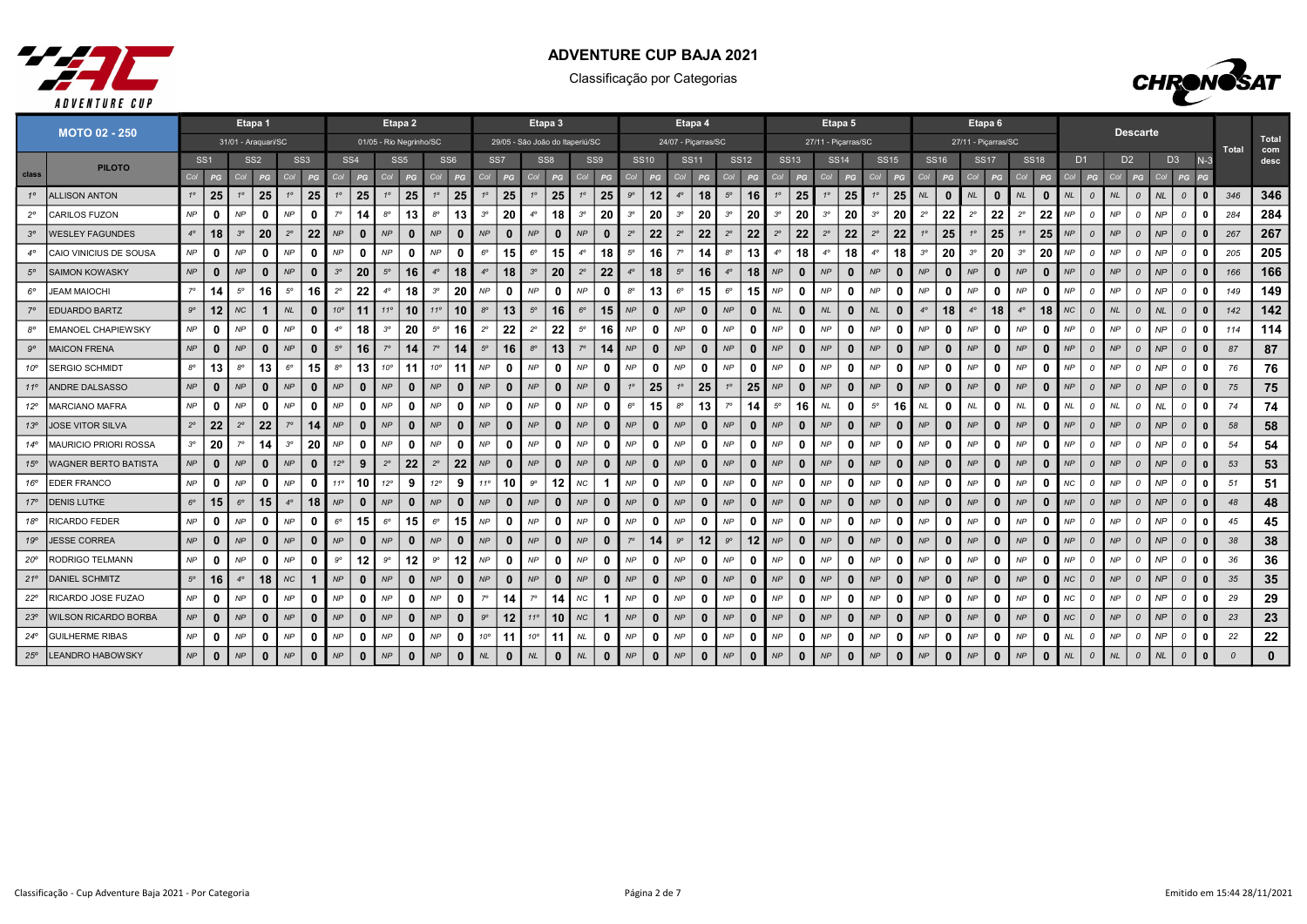



|                 | <b>MOTO 03 - FORÇA LIVRE</b> | Etapa 1                    |                 |              |                 |                            |                 |              |                         | Etapa 2         |                         |                 |                         |                 |              | Etapa 3                    |              |                                 |              |                 |                | Etapa 4             |                         |                 |                |                        |                      | Etapa 5             |               |              |             |              | Etapa 6        |                     |             |                     |                                  |                 | <b>Descarte</b> |                |                |              |              |              |
|-----------------|------------------------------|----------------------------|-----------------|--------------|-----------------|----------------------------|-----------------|--------------|-------------------------|-----------------|-------------------------|-----------------|-------------------------|-----------------|--------------|----------------------------|--------------|---------------------------------|--------------|-----------------|----------------|---------------------|-------------------------|-----------------|----------------|------------------------|----------------------|---------------------|---------------|--------------|-------------|--------------|----------------|---------------------|-------------|---------------------|----------------------------------|-----------------|-----------------|----------------|----------------|--------------|--------------|--------------|
|                 |                              | 31/01 - Araquari/SC        |                 |              |                 |                            |                 |              |                         |                 | 01/05 - Rio Negrinho/SC |                 |                         |                 |              |                            |              | 29/05 - São João do Itaperiú/SC |              |                 |                | 24/07 - Piçarras/SC |                         |                 |                |                        |                      | 27/11 - Piçarras/SC |               |              |             |              |                | 27/11 - Piçarras/SC |             |                     |                                  |                 |                 |                |                |              | <b>Total</b> | Total<br>com |
|                 | <b>PILOTO</b>                |                            | SS <sub>1</sub> |              | SS <sub>2</sub> |                            | SS <sub>3</sub> |              | SS <sub>4</sub>         | SS <sub>5</sub> |                         | SS <sub>6</sub> |                         | SS <sub>7</sub> |              | SS8                        |              | SS9                             |              |                 | <b>SS10</b>    | <b>SS11</b>         |                         | <b>SS12</b>     |                | <b>SS13</b>            |                      | <b>SS14</b>         |               | <b>SS15</b>  | <b>SS16</b> |              | <b>SS17</b>    |                     | <b>SS18</b> |                     | D <sub>1</sub>                   |                 | D <sub>2</sub>  |                | D <sub>3</sub> | $N-3$        |              | desc         |
| class           |                              | Col                        | PG              |              |                 | C <sub>O</sub>             | PG              | Col          |                         |                 |                         |                 |                         |                 |              | Col                        |              |                                 | P            | Co              | PG             | Col                 |                         | Col             |                |                        | Co.                  |                     | Col           |              |             |              | Co             | PG                  | Col         | PG                  |                                  | Col             |                 |                | PG             |              |              |              |
| $1^{\circ}$     | <b>IEDUARDO ZONTA</b>        | $1^\circ$                  | 25              | $1^\circ$    | 25              | $1^{\circ}$                | 25              | $1^\circ$    | 25                      | $2^{\circ}$     | 22                      | $3^{\circ}$     | 20                      | $1^{\circ}$     | 25           | $1^{\circ}$                | 25           | $3^{\circ}$                     | 20           | $1^{\circ}$     | 25             | $2^{\circ}$         | 22                      | $2^{\circ}$     | 22             | 25<br>$1^\circ$        | $1^{\circ}$          | 25                  | $1^{\circ}$   | 25           | $2^{\circ}$ | 22           | $2^{\circ}$    | 22                  | $1^{\circ}$ | 25<br>$3^{\circ}$   | 20                               | $3^{\circ}$     | 20              | $\overline{2}$ | 22             | 62           | 425          | 363          |
| $2^{\circ}$     | MARCELO CADILHAC             | $3^{\circ}$                | 20              | $2^{\circ}$  | 22              | $3^{\circ}$                | 20              | $12^{\circ}$ | 9                       | $8^{\circ}$     | 13                      | $6^{\circ}$     | 15                      | $2^{\circ}$     | 22           | $3^{\circ}$                | 20           |                                 | 25           | $4^\circ$       | 18             | $5^{\circ}$         | 16                      | $4^\circ$       | 18             | 20<br>$3^{\circ}$      | $3^{\circ}$          | 20                  | $2^{\circ}$   | 22           | 10          | 25           | 1 <sup>c</sup> | 25                  | $2^{\circ}$ | 22                  | $12^{\circ}$<br>9                | $8^{\circ}$     | 13              | 6              | 15             | -37          | 352          | 315          |
| $3^{\circ}$     | MARCO AURELIO CADILHAC       | $7^\circ$                  | 14              | $6^{\circ}$  | 15              | $N\!C$                     |                 | $10^{\circ}$ | 11                      | 13°             | 8                       | $12^{\circ}$    | 9                       | $6^\circ$       | 15           | $4^\circ$                  | 18           | $5^\circ$                       | 16           |                 | 14             | $7^\circ$           | 14                      | $6^{\circ}$     | 15             | $6^\circ$<br>15        | 70                   | 14                  | $7^\circ$     | 14           | $4^\circ$   | 18           | 4 <sup>c</sup> | 18                  | $4^\circ$   | 18                  | NC<br>$\mathcal{O}$              | 13 <sup>o</sup> | $\mathcal{B}$   | 12             | 9              | 17           | 247          | 230          |
| $4^\circ$       | JORGE HENRIQUE FONSECA       | $\mathsf{NP}$              | $\mathbf{0}$    | NP           | $\mathbf 0$     | NP                         | $\Omega$        | 15°          | 6                       | $9^{\circ}$     | 12                      | $7^\circ$       | 14                      | $8^{\circ}$     | 13           | $8^{\circ}$                | 13           | $6^{\circ}$                     | 15           | $8^{\circ}$     | 13             | $6^{\circ}$         | 15                      | $8^{\circ}$     | 13             | $7^\circ$<br>14        | $6^{\circ}$          | 15                  | $6^{\circ}$   | 15           | $3^{\circ}$ | 20           | $3^{\circ}$    | 20                  | $3^{\circ}$ | 20                  | NP<br>$\mathcal{O}$              | NP              | 0               | NP             | $\mathcal{O}$  | $\Omega$     | 218          | 218          |
| $5^{\circ}$     | <b>FABRICIO THEISS</b>       | $2^{\circ}$                | 22              | $5^\circ$    | 16              | $4^\circ$                  | 18              | $2^{\circ}$  | 22                      | $1^{\circ}$     | 25                      | $2^{\circ}$     | 22                      | <b>NC</b>       | 1            | NC                         |              | N <sub>L</sub>                  | 0            | $2^{\circ}$     | 22             | $3^{\circ}$         | 20                      | 3 <sup>o</sup>  | 20             | $\bf{0}$<br>NP         | <b>NP</b>            | $\bf{0}$            | NP            | $\bf{0}$     | <b>NP</b>   | $\Omega$     | NP             | $\mathbf{0}$        | NP          | $\Omega$            | N <sub>C</sub><br>$\overline{0}$ | NC              | $\Omega$        | NP             | $\mathcal{O}$  |              | 189          | 189          |
| $6^{\circ}$     | EDER DE SOUZA                | $12^{\circ}$               | 9               | $12^{\circ}$ | 9               | 10 <sup>o</sup>            | 11              | <b>NP</b>    | 0                       | NP              | $\mathbf{0}$            | NP              | $\mathbf 0$             | $5^{\circ}$     | 16           | $5^{\circ}$                | 16           | $4^\circ$                       | 18           | 13 <sup>°</sup> | 8              | 13 <sup>o</sup>     | 8                       | $15^{\circ}$    | 6              | 13<br>$8^{\circ}$      | $8^{\circ}$          | 13                  | $9^{\circ}$   | 12           | NL          | 0            | <b>NL</b>      | $\Omega$            | NL          | 0<br>MI             | $\mathcal{O}$                    | NL              | $\Omega$        | <b>NL</b>      | $\Omega$       | $\Omega$     | 139          | 139          |
| $7^\circ$       | <b>IVONEI ANTON JUNIOR</b>   | $\ensuremath{\mathsf{NP}}$ | $\mathbf{0}$    | <b>NP</b>    | 0               | NP                         | $\mathbf{0}$    | $4^{\circ}$  | 18                      | $7^\circ$       | 14                      | $8^{\circ}$     | 13                      | $3^{\circ}$     | 20           | $2^{\circ}$                | 22           | $2^{\circ}$                     | 22           | <b>NL</b>       | $\bf{0}$       | NL                  | $\bf{0}$                | NL              | $\bf{0}$       | NP<br>$\mathbf{0}$     | NP                   | $\bf{0}$            | NP            | $\mathbf{0}$ | NP          | $\mathbf{0}$ | NP             | $\mathbf{0}$        | <b>NP</b>   | $\Omega$<br>NL      | $\mathcal{O}$                    | NL.             | $\mathcal{O}$   | <b>NL</b>      | $\mathcal{O}$  | $\Omega$     | 109          | 109          |
| $8^{\circ}$     | <b>TIAGO PEREIRA</b>         | $\mathsf{NP}$              | $\mathbf{0}$    | ΝP           | 0               | <b>NP</b>                  | $\Omega$        | $9^{\circ}$  | 12                      | $5^{\circ}$     | 16                      | 11 <sup>c</sup> | 10                      | NP              | 0            | NP                         | $\mathbf{0}$ | NP                              | 0            | $3^{\circ}$     | 20             | $1^\circ$           | 25                      | $1^{\circ}$     | 25             | NP<br>0                | <b>NP</b>            | 0                   | NP            | $\mathbf{0}$ | NP          | 0            | NP             | $\mathbf{0}$        | NP          | NP<br>0             | $\mathcal{O}$                    | NΡ              |                 | NP             | $\Omega$       | $\Omega$     | 108          | 108          |
| $9^{\circ}$     | ANDREAS HOLDORF              | $8^{\circ}$                | 13              | $11^{\circ}$ | 10              | $8^{\circ}$                | 13              | $22^{\circ}$ | $\overline{2}$          | 18°             | 3                       | 15°             | 6                       | $7^\circ$       | 14           | $11^{\circ}$               | 10           | 10 <sup>o</sup>                 | -11          | $14^{\circ}$    | $\overline{7}$ | $10^{\circ}$        | 11                      | $14^{\circ}$    | $\overline{7}$ | NP<br>$\mathbf{0}$     | NP                   | $\bf{0}$            | NP            | $\mathbf{0}$ | NP          | $\Omega$     | NP             | $\mathbf{0}$        | <b>NP</b>   | $\bf{0}$            | $\overline{0}$<br><b>NP</b>      | <b>NP</b>       | $\mathcal{O}$   | NP             | $\mathcal{O}$  | $\Omega$     | 107          | 107          |
| $10^{\circ}$    | <b>GUILHERME MACHADO</b>     | $14^{\circ}$               | $\overline{7}$  | $13^{\circ}$ | 8               | $N\!C$                     | -1              | $25^{\circ}$ | $\overline{2}$          | $25^{\circ}$    | $\mathbf{2}$            | $24^{\circ}$    | $\overline{2}$          | 13°             | 8            | $N\!C$                     | $\mathbf{1}$ | <b>NL</b>                       | 0            | 18°             | 3              | $20^{\circ}$        | $\overline{2}$          | $20^{\circ}$    | $\overline{2}$ | 9<br>$12^{\circ}$      | $\mathsf{NL}\xspace$ | 0                   | $N\!L$        | $\mathbf{0}$ | $7^\circ$   | 14           | $6^{\circ}$    | 15                  | $7^\circ$   | 14                  | NС<br>$\mathcal{O}$              | NC              | $\Omega$        | NL             | 0              | $\mathbf{0}$ | 90           | 90           |
| $11^{\circ}$    | JOAO PAULO DA FONSECA        | $\ensuremath{\mathsf{NP}}$ | $\mathbf{0}$    | <b>NP</b>    | $\mathbf{0}$    | NP                         | $\Omega$        | $8^{\circ}$  | 13                      | $10^{\circ}$    | 11                      | 9 <sup>c</sup>  | 12                      | $4^\circ$       | 18           | $N\!C$                     | $\mathbf 1$  | NL                              | $\mathbf{0}$ | $6^\circ$       | 15             | 18°                 | $\overline{\mathbf{3}}$ | $7^\circ$       | 14             | NP<br>$\Omega$         | <b>NP</b>            | $\bf{0}$            | NP            | $\mathbf{0}$ | NP          | $\mathbf{0}$ | NP             | $\Omega$            | NP          | $\Omega$            | N <sub>C</sub><br>$\mathcal{O}$  | NP              | $\Omega$        | NP             | $\mathcal{O}$  |              | 87           | 87           |
| $12^{\circ}$    | <b>ALEX TERESK</b>           | $\mathsf{NP}$              | 0               | NP           | $\Omega$        | <b>NP</b>                  | $\Omega$        | <b>NP</b>    | 0                       | NP              | n                       | <b>NP</b>       | 0                       | NP              | <sup>0</sup> | NP                         | 0            | NP                              | 0            | <b>NP</b>       | $\Omega$       | NP                  | 0                       | <b>NP</b>       | n              | 9°<br>12               | $9^{\circ}$          | 12                  | $8^{\circ}$   | 13           | $6^{\circ}$ | 15           | $5^\circ$      | 16                  | $5^{\circ}$ | 16                  | <b>NP</b><br>$\mathcal{O}$       | NP              | $\Omega$        | <b>NP</b>      | $\mathcal O$   | $\mathbf{r}$ | 84           | 84           |
| 13°             | <b>VITOR HENRIQUE</b>        | $9^{\circ}$                | 12              | $10^{\circ}$ | 11              | $9^\circ$                  | 12              | 23°          | $\overline{2}$          | 19°             | $\mathbf{2}$            | $25^{\circ}$    | $\overline{2}$          | 16°             | 5            | NC                         | $\mathbf{1}$ | NC                              | -1           | 17 <sup>°</sup> | 4              | $14^{\circ}$        | 7                       | 16°             | 5              | $\mathbf{0}$<br>NP     | NP                   | $\bf{0}$            | NP            | $\mathbf{0}$ | NP          | $\bf{0}$     | NP             | $\mathbf{0}$        | <b>NP</b>   | $\Omega$            | N <sub>C</sub><br>$\mathcal{O}$  | NC              | 0               | NP             | $\mathcal{O}$  | $\Omega$     | 64           | 64           |
| $14^{\circ}$    | <b>FELIPE SIMAS</b>          | NP                         | $\mathbf{0}$    | <b>NP</b>    | $\mathbf{0}$    | <b>NP</b>                  | $\Omega$        | <b>NP</b>    | $\Omega$                | NP              | $\Omega$                | NP              | $\mathbf 0$             | NP              | 0            | NP                         | $\mathbf{0}$ | NP                              | 0            | <b>NP</b>       | $\mathbf{0}$   | <b>NP</b>           | 0                       | NP              | $\mathbf{0}$   | $5^{\rm o}$<br>16      | $2^{\circ}$          | 22                  | $3^{\circ}$   | 20           | $\it NL$    | 0            | $N\!L$         | $\mathbf{0}$        | NL          | 0                   | 0<br>NL                          | NL              | $\Omega$        | <b>NL</b>      | 0              | $\Omega$     | 58           | 58           |
| 15°             | ALEX JONNI KEIL              | NL                         | $\mathbf{0}$    | <b>NL</b>    | $\mathbf{0}$    | NL                         | $\mathbf{0}$    | $3^{\circ}$  | 20                      | $3^{\circ}$     | 20                      | $4^{\circ}$     | 18                      | NP              | $\bf{0}$     | NP                         | $\mathbf{0}$ | NP                              | $\mathbf{0}$ | NP              | $\mathbf{0}$   | <b>NP</b>           | $\bf{0}$                | NP              | $\mathbf{0}$   | NP<br>$\Omega$         | NP                   | $\bf{0}$            | NP            | $\bf{0}$     | NP          | $\mathbf{0}$ | NP             | $\mathbf{0}$        | <b>NP</b>   | $\bf{0}$            | $\mathcal{O}$<br>NL              | NL              | $\mathcal{O}$   | NL             | $\mathcal{O}$  | $\Omega$     | 58           | 58           |
| 16°             | <b>MATHEUS KURECK</b>        | $6^\circ$                  | 15              | $3^{\circ}$  | 20              | $2^{\circ}$                | 22              | <b>NP</b>    | 0                       | <b>NP</b>       | $\mathbf{0}$            | NP              | $\mathbf{0}$            | <b>NP</b>       | 0            | NP                         | $\mathbf{0}$ | <b>NP</b>                       | 0            | <b>NP</b>       | $\Omega$       | <b>NP</b>           | 0                       | NP              | $\mathbf{0}$   | $\mathbf 0$<br>NP      | <b>NP</b>            | 0                   | NP            | $\mathbf{0}$ | <b>NP</b>   | 0            | NP             | $\mathbf{0}$        | <b>NP</b>   | ŋ                   | $\mathcal{O}$<br>NΡ              | <b>NP</b>       |                 | <b>NP</b>      | $\Omega$       |              | 57           | 57           |
| $17^{\circ}$    | FERNANDO H SIMOES            | $\ensuremath{\mathsf{NP}}$ | $\mathbf{0}$    | <b>NP</b>    | $\mathbf 0$     | NP                         | $\mathbf{0}$    | <b>NP</b>    | $\bf{0}$                | NP              | $\mathbf{0}$            | NP              | $\mathbf{0}$            | NP              | $\bf{0}$     | NP                         | $\mathbf{0}$ | NP                              | $\mathbf 0$  | NP              | $\mathbf{0}$   | <b>NP</b>           | $\bf{0}$                | NP              | $\mathbf{0}$   | 22<br>$2^{\circ}$      | $5^{\circ}$          | 16                  | $4^\circ$     | 18           | <b>NL</b>   | $\bf{0}$     | NL             | $\mathbf{0}$        | <b>NL</b>   | $\bf{0}$<br>NL      | $\mathcal{O}$                    | NL              | $\Omega$        | <b>NL</b>      | $\mathcal{O}$  | $\Omega$     | 56           | 56           |
| 18°             | NICOLAS IVANKIO              | NP                         | $\mathbf{0}$    | NP           | 0               | <b>NP</b>                  | $\Omega$        | 13°          | 8                       | 15°             | 6                       | 19°             | $\overline{\mathbf{2}}$ | $9^{\circ}$     | 12           | $7^\circ$                  | 14           | 9°                              | 12           | <b>NP</b>       | $\Omega$       | <b>NP</b>           | $\mathbf{0}$            | NP              | 0              | NP<br>0                | NP                   | 0                   | NP            | $\mathbf{0}$ | NP          | 0            | NP             | $\Omega$            | <b>NP</b>   | 0                   | NP<br>$\mathcal O$               | <b>NP</b>       | $\Omega$        | <b>NP</b>      | 0              | $\Omega$     | 54           | 54           |
| 19°             | <b>MARCELO MAFRA</b>         | $\ensuremath{\mathsf{NP}}$ | $\mathbf{0}$    | <b>NP</b>    | $\mathbf{0}$    | NP                         |                 | <b>NP</b>    | $\mathbf{0}$            | <b>NP</b>       | $\Omega$                | NP              | $\mathbf{0}$            | NP              | $\Omega$     | NP                         | $\mathbf{0}$ | <b>NP</b>                       | $\mathbf{0}$ | NP              |                | <b>NP</b>           | $\mathbf{0}$            | NP              | $\Omega$       | 18<br>$4^\circ$        | $4^\circ$            | 18                  | $5^{\circ}$   | 16           | NL          | $\bf{0}$     | NL             | $\bf{0}$            | NL          | $\mathbf{0}$        | $\mathcal{O}$<br><b>NL</b>       | NL              | $\Omega$        | <b>NL</b>      | $\mathcal{O}$  |              | 52           | 52           |
| $20^{\circ}$    | RUDINEI PENKAL               | NP                         | 0               | ΝP           | 0               | NP                         | $\mathbf{0}$    | $14^{\circ}$ | $\overline{7}$          | 23°             | $\mathbf{2}$            | $20^{\circ}$    | $\overline{2}$          | $10^{\circ}$    | 11           | $6^{\circ}$                | 15           | $7^\circ$                       | 14           | NP              | $\mathbf{0}$   | NP                  | 0                       | NP              | $\mathbf{0}$   | NP<br>0                | NP                   | 0                   | NP            | $\mathbf{0}$ | NP          | 0            | NP             | $\mathbf{0}$        | NP          | 0                   | NP<br>$\mathcal O$               | NP              | $\mathcal{O}$   | NP             | 0              | $\mathbf{0}$ | 51           | 51           |
| $21^{\circ}$    | <b>DALVINO LOFFI</b>         | NP                         | $\mathbf 0$     | <b>NP</b>    | $\bf{0}$        | NP                         | $\mathbf{0}$    | <b>NP</b>    | $\bf{0}$                | NP              | $\mathbf{0}$            | NP              | $\mathbf{0}$            | NP              | $\bf{0}$     | NP                         | $\mathbf{0}$ | NP                              | $\bf{0}$     | $5^\circ$       | 16             | $4^\circ$           | 18                      | $5^\circ$       | 16             | NP<br>0                | NP                   | $\bf{0}$            | NP            | $\mathbf{0}$ | NP          | $\mathbf{0}$ | NP             | $\mathbf{0}$        | <b>NP</b>   | $\Omega$            | <b>NP</b><br>$\overline{a}$      | <b>NP</b>       | $\Omega$        | NP             | $\mathcal{O}$  | $\mathbf{r}$ | 50           | 50           |
| $22^{\circ}$    | <b>EVERTON STRACKE</b>       | $\mathsf{NP}$              | $\mathbf{0}$    | <b>NP</b>    | 0               | NF                         | $\Omega$        | $5^{\circ}$  | 16                      | $4^\circ$       | 18                      | $5^{\circ}$     | 16                      | NP              | 0            | NP                         | $\mathbf{0}$ | NP                              | 0            | NF              | $\Omega$       | <b>NP</b>           | $\Omega$                | <b>NP</b>       | $\mathbf{0}$   | NP<br>$\mathbf{0}$     | <b>NP</b>            | 0                   | NP            | $\mathbf{0}$ | NP          | 0            | <b>NP</b>      | $\mathbf{0}$        | <b>NP</b>   | $\Omega$            | $\mathcal{O}$<br>NΡ              | <b>NP</b>       | $\Omega$        | NF             | 0              | $\Omega$     | 50           | 50           |
| $23^\circ$      | <b>LUAN DEJAIR</b>           | $5^{\circ}$                | 16              | $4^\circ$    | 18              | $5^\circ$                  | 16              | <b>NP</b>    | $\bf{0}$                | NP              | $\bf{0}$                | NP              | $\mathbf{0}$            | NP              | $\bf{0}$     | $\ensuremath{\mathsf{NP}}$ | $\mathbf{0}$ | NP                              | $\Omega$     | NP              | $\mathbf{0}$   | <b>NP</b>           | $\bf{0}$                | NP              | $\bf{0}$       | NP<br>0                | NP                   | $\bf{0}$            | $N\!P$        | $\mathbf{0}$ | NP          | $\bf{0}$     | NP             | $\mathbf{0}$        | <b>NP</b>   | 0                   | <b>NP</b><br>$\mathcal{O}$       | NP              | $\Omega$        | NP             | $\mathcal{O}$  | $\Omega$     | 50           | 50           |
| $24^{\circ}$    | JOAO EDUARDO SIMOES          | NP                         | 0               | <b>NP</b>    | 0               | NP                         | $\Omega$        | $20^{\circ}$ | $\overline{\mathbf{2}}$ | $22^{\circ}$    | $\overline{2}$          | $22^{\circ}$    | $\overline{2}$          | $14^\circ$      |              | $10^{\circ}$               | 11           | $8^{\circ}$                     | 13           | 16°             | 5              | 16°                 | 5                       | 19°             | -2             | 0<br><b>NP</b>         | NP                   | 0                   | NP            | $\mathbf{0}$ | NP          | 0            | <b>NP</b>      | 0                   | <b>NP</b>   | 0<br>NP             | $\overline{a}$                   | <b>NP</b>       | $\Omega$        | <b>NP</b>      | $\mathcal{O}$  | $\Omega$     | 49           | 49           |
| $25^{\circ}$    | LUIZ CARLOS PEREIRA          | $\ensuremath{\mathsf{NP}}$ | $\mathbf{0}$    | <b>NP</b>    | $\Omega$        | NP                         | $\mathbf{0}$    | <b>NP</b>    | $\bf{0}$                | NP              | $\bf{0}$                | NP              | $\mathbf{0}$            | NP              | $\bf{0}$     | NP                         | $\mathbf{0}$ | NP                              | $\mathbf{0}$ | NP              | $\mathbf{0}$   | <b>NP</b>           | 0                       | NP              | $\bf{0}$       | $N\!L$<br>$\mathbf{0}$ | $N\!L$               | $\bf{0}$            | NL            | $\mathbf{0}$ | $5^{\circ}$ | 16           | $7^\circ$      | 14                  | $6^{\circ}$ | 15<br>NL            | $\mathcal{O}$                    | NL              | $\mathcal{O}$   | <b>NL</b>      | $\mathcal{O}$  | $\mathbf{0}$ | 45           | 45           |
| $26^{\circ}$    | DIEGO DIEL                   | $4^\circ$                  | 18              | $9^{\circ}$  | 12              | $6^{\circ}$                | 15              | <b>NP</b>    | 0                       | NP              | $\mathbf{0}$            | NP              | $\Omega$                | NP              | <sup>0</sup> | $\mathsf{NP}$              | $\mathbf 0$  | NP                              | $\mathbf 0$  | NP              | $\Omega$       | <b>NP</b>           | 0                       | NP              | 0              | NP<br>0                | NP                   | 0                   | $\mathsf{NP}$ | 0            | NP          | $\mathbf{0}$ | $\mathsf{NP}$  | $\Omega$            | NP          | $\Omega$            | NP<br>$\mathcal O$               | <b>NP</b>       | $\mathcal{O}$   | NP             | 0              | $\Omega$     | 45           | 45           |
| $27^\circ$      | <b>GUILHERME MINIKOVSKI</b>  | NP                         | $\mathbf{0}$    | <b>NP</b>    | $\mathbf{0}$    | NP                         | $\Omega$        |              | 14                      | $6^{\circ}$     | 15                      | $10^{\circ}$    | 11                      | NP              | $\Omega$     | NP                         | $\mathbf{0}$ | <b>NP</b>                       | $\mathbf{0}$ | NP              | $\mathbf{0}$   | <b>NP</b>           | $\mathbf{0}$            | NP              | $\bf{0}$       | $\mathbf{0}$<br>NP     | <b>NP</b>            | $\Omega$            | NP            | $\mathbf{0}$ | <b>NP</b>   | $\mathbf{0}$ | NP             | $\mathbf{0}$        | <b>NP</b>   | $\mathbf{0}$        | $\mathcal{O}$                    | <b>NP</b>       |                 | NP             | $\mathcal{O}$  |              | 40           | 40           |
| $28^{\circ}$    | LUIZ PAULO ZAZISKI           | $10^{\circ}$               | 11              | $8^{\circ}$  | 13              | 11 <sup>°</sup>            | 10              | 19°          | $\mathbf{2}$            | 21°             | $\mathbf{2}$            | $21^{\circ}$    | $\overline{\mathbf{2}}$ | NP              | 0            | NP                         | 0            | <b>NP</b>                       | 0            | <b>NP</b>       | $\mathbf{0}$   | <b>NP</b>           | 0                       | NP              | 0              | $\mathbf 0$<br>NP      | <b>NP</b>            | 0                   | NP            | $\mathbf 0$  | <b>NP</b>   | $\mathbf 0$  | NP             | $\mathbf{0}$        | <b>NP</b>   | 0<br>NP             | 0                                | <b>NP</b>       | $\Omega$        | <b>NP</b>      | 0              | $\mathbf{0}$ | 40           | 40           |
| $29^\circ$      | <b>RENAN GOUDARD</b>         | $11^{\circ}$               | 10              | $7^\circ$    | 14              | $7^\circ$                  | 14              | <b>NP</b>    | $\bf{0}$                | NP              | $\mathbf{0}$            | NP              | $\mathbf{0}$            | NP              | $\bf{0}$     | NP                         | $\mathbf 0$  | NP                              | 0            | NP              | $\bf{0}$       | <b>NP</b>           | 0                       | NP              | $\mathbf{0}$   | NP<br>$\mathbf{0}$     | NP                   | $\bf{0}$            | NP            | $\mathbf{0}$ | NP          | $\mathbf 0$  | NP             | $\bf{0}$            | <b>NP</b>   | $\Omega$            | <b>NP</b><br>$\cal O$            | NP              | $\mathcal{O}$   | NP             | $\mathcal O$   | $\Omega$     | 38           | 38           |
| $30^{\circ}$    | ALISON KREWER                | NP                         | $\mathbf{0}$    | ΝP           | $\mathbf{0}$    | NP                         | $\Omega$        | 18°          | 3                       | 12°             | 9                       | $1^{\circ}$     | 25                      | NP              | 0            | NP                         | $\mathbf{0}$ | NP                              | 0            | NP              | O              | <b>NP</b>           | 0                       | NP              | n              | NP<br>$\mathbf{0}$     | <b>NP</b>            | 0                   | NP            | $\mathbf{0}$ | NP          | 0            | NP             | $\Omega$            | <b>NP</b>   | O                   | $\mathcal{O}$<br><b>NP</b>       | <b>NP</b>       | $\Omega$        | <b>NP</b>      | $\Omega$       | $\Omega$     | 37           | 37           |
| $31^{\circ}$    | <b>SILVIO SCHULLER</b>       | NP                         | $\mathbf{0}$    | NP           | $\Omega$        | NP                         | $\mathbf{0}$    | <b>NP</b>    | $\bf{0}$                | NP              | $\mathbf{0}$            | NP              | $\mathbf{0}$            | NP              | $\bf{0}$     | NP                         | $\bf{0}$     | NP                              | $\mathbf{0}$ | $11^{\circ}$    | 10             | $8^{\circ}$         | 13                      | $9^{\circ}$     | 12             | $\mathbf{0}$<br>NP     | NP                   | $\bf{0}$            | NP            | $\mathbf{0}$ | NP          | $\Omega$     | NP             | $\mathbf{0}$        | <b>NP</b>   | $\bf{0}$            | $\cal O$<br>NP                   | NP              | $\mathcal{O}$   | NP             | $\cal O$       | $\mathbf{0}$ | 35           | 35           |
| $32^{\circ}$    | <b>GUSTAVO GUIDINI</b>       | NP                         | $\mathbf{0}$    | NP           | 0               | <b>NP</b>                  | $\Omega$        | <b>NP</b>    | $\mathbf{0}$            | NP              | n                       | NP              | $\mathbf{0}$            | NP              | <sup>0</sup> | NP                         | $\mathbf{0}$ | NP                              | 0            | <b>NP</b>       | $\Omega$       | <b>NP</b>           | $\mathbf{0}$            | NP              | 0              | $10^{\circ}$<br>11     | $10^{\circ}$         | 11                  | $10^{\circ}$  | 11           | NL          | 0            | $N\!L$         | $\mathbf{0}$        | NL          | 0                   | $\mathcal{O}$<br>NL.             | NL              | $\Omega$        | <b>NL</b>      | $\mathcal O$   | $\mathbf{r}$ | 33           | 33           |
| 33 <sup>o</sup> | ANDRE LICKFELD VIEIRA        | $\ensuremath{\mathsf{NP}}$ | $\mathbf{0}$    | <b>NP</b>    | $\mathbf{0}$    | NF                         | $\mathbf{0}$    | $21^{\circ}$ | $\overline{2}$          | 16°             | 5                       | 18°             | $\overline{3}$          | NP              | $\bf{0}$     | NP                         | $\bf{0}$     | NP                              | $\Omega$     | $12^{\circ}$    | 9              | 15°                 | 6                       | 13 <sup>o</sup> | 8              | NP<br>$\Omega$         | <b>NP</b>            | $\bf{0}$            | NP            | $\bf{0}$     | <b>NP</b>   | $\Omega$     | NP             | $\bf{0}$            | NP          | $\mathbf{0}$        | <b>ND</b><br>$\mathcal{O}$       | NP              | $\Omega$        | <b>NP</b>      | $\mathcal{O}$  |              | 33           | 33           |
| $34^{\circ}$    | FRED BUDTIKEVITZ             | $\mathsf{NP}$              | $\mathbf{0}$    | ΝP           | 0               | NP                         | $\mathbf{0}$    | NP           | $\mathbf 0$             | NP              | $\mathbf{0}$            | NP              | 0                       | NP              | 0            | $\mathsf{NP}$              | $\mathbf{0}$ | NP                              | 0            | $10^{\circ}$    | 11             | $11^{\circ}$        | 10                      | $11^{\circ}$    | 10             | NP<br>0                | <b>NP</b>            | 0                   | NP            | $\mathbf{0}$ | NP          | 0            | NP             | $\mathbf{0}$        | NP          | 0                   | NP<br>$\mathcal{O}$              | NP              | $\mathcal{O}$   | NP             | 0              | $\mathbf 0$  | 31           | 31           |
| $35^\circ$      | <b>EDILSON EICHSTADT</b>     | NP                         | $\mathbf{0}$    | <b>NP</b>    | $\bf{0}$        | NP                         | $\Omega$        | <b>NP</b>    | 0                       | <b>NP</b>       | n                       | NP              | $\mathbf{0}$            | NP              | $\bf{0}$     | NP                         | $\mathbf{0}$ | NP                              | $\bf{0}$     | NP              | $\bf{0}$       | <b>NP</b>           | 0                       | NP              | n              | $11^{\circ}$<br>10     | $11^{\circ}$         | 10                  | $11^{\circ}$  | 10           | NL          | 0            | NL             | $\bf{0}$            | <b>NL</b>   | 0<br>$\overline{M}$ | $\overline{0}$                   | <b>NL</b>       | $\Omega$        | NL             | $\Omega$       | n            | 30           | 30           |
| 36°             | FERNANDO FLORIANO            | $\it NL$                   | 0               | $N\!L$       | 0               | $\it NL$                   | $\mathbf{0}$    | <b>NP</b>    | 0                       | NP              | 0                       | NP              | $\Omega$                | NP              | 0            | NP                         | $\mathbf 0$  | NP                              | $\mathbf 0$  | $9^{\circ}$     | 12             | $12^{\circ}$        | 9                       | $12^{\circ}$    | 9              | NP<br>$\mathbf 0$      | <b>NP</b>            | 0                   | NP            | 0            | NP          | 0            | NP             | $\mathbf{0}$<br>NP  |             | 0                   | NL<br>0                          | $N\!L$          | $\mathfrak{o}$  | $N\!L$         | 0              | $\mathbf{0}$ | 30           | 30           |
| 37°             | MIGUEL BOREK                 | NP                         | $\mathbf{0}$    | NP           | $\mathbf 0$     | $\ensuremath{\mathit{NP}}$ | $\mathbf{0}$    | $6^{\circ}$  | 15                      | $14^{\circ}$    | $\overline{7}$          | $14^{\circ}$    | $\overline{7}$          | NP              | $\bf{0}$     | $\ensuremath{\mathsf{NP}}$ | $\mathbf{0}$ | NP                              | $\mathbf{0}$ | NP              | $\mathbf{0}$   | <b>NP</b>           | $\mathbf{0}$            | NP              | $\mathbf{0}$   | NP<br>$\mathbf{0}$     | NP                   | $\bf{0}$            | $\mathsf{NP}$ | $\mathbf{0}$ | NP          | $\mathbf{0}$ | $\mathsf{NP}$  | $\mathbf{0}$        | <b>NP</b>   | $\bf{0}$            | NP<br>$\mathcal{O}$              | $\mathsf{NP}$   | $\mathcal{O}$   | NP             | $\cal O$       | $\mathbf{0}$ | 29           | 29           |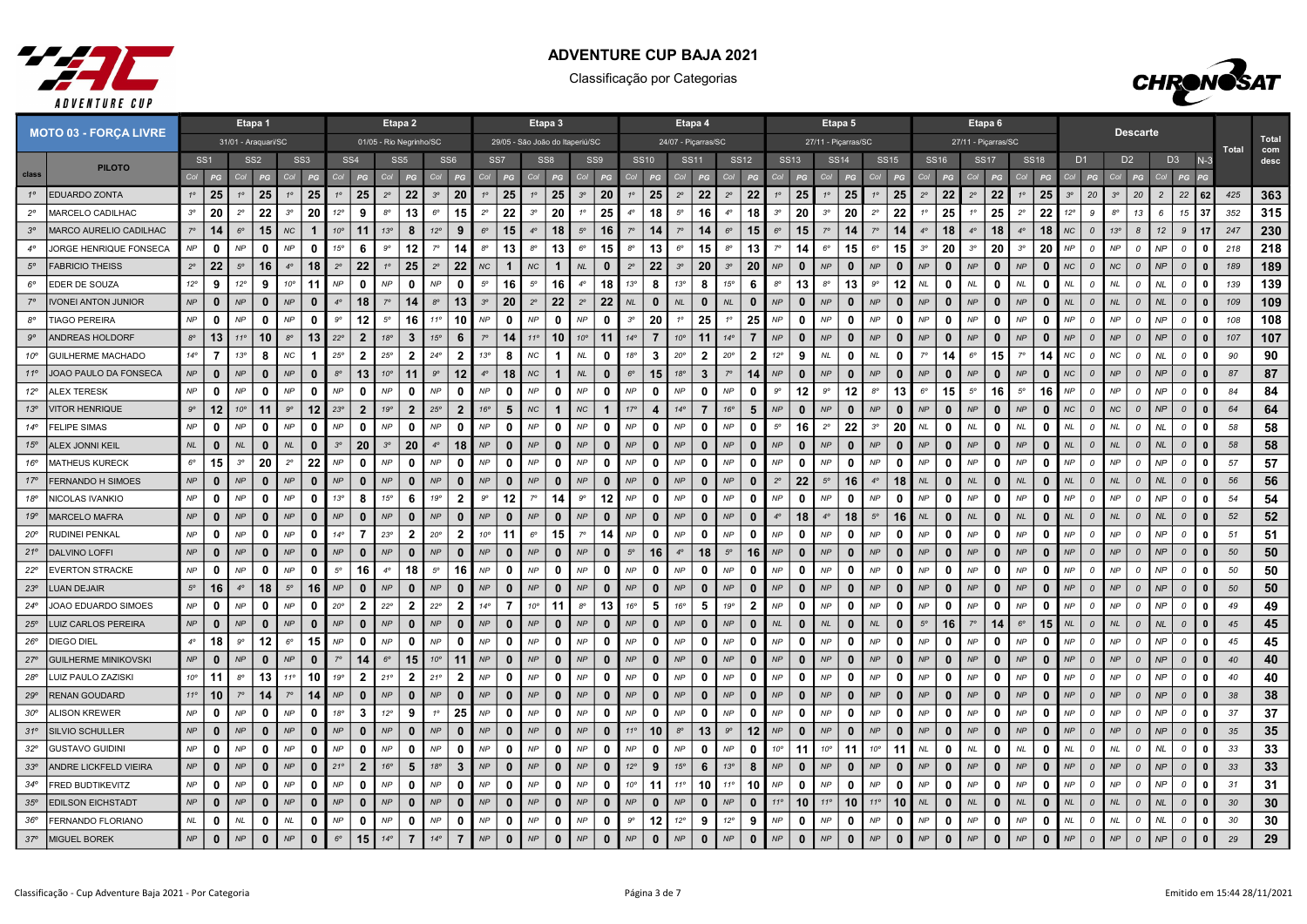



| 38° RICARDO KOPPE         | <b>NP</b>       |   | <b>NP</b> | $01$ NP          | 11°            | 10 | $11^{\circ}$ | 10 | $13^\circ$ |              | <b>NP</b>    | $\cdot$ I NP $\cdot$             | 0            | <b>NP</b>        |                         | NP             |                | <b>NP</b>  | <b>NP</b> |                               | <b>NP</b> |              | <b>NP</b> |                |             |          | <b>NP</b>   |              |           |                           | <b>NP</b>      |              | NP        |                |           |  |    | -28 |
|---------------------------|-----------------|---|-----------|------------------|----------------|----|--------------|----|------------|--------------|--------------|----------------------------------|--------------|------------------|-------------------------|----------------|----------------|------------|-----------|-------------------------------|-----------|--------------|-----------|----------------|-------------|----------|-------------|--------------|-----------|---------------------------|----------------|--------------|-----------|----------------|-----------|--|----|-----|
| 39° MATEUS BRAZ           | NP              |   | NP        | $0 \mid NP \mid$ | NP             |    | NP           |    | NP         |              | NP           | $\cdot$   NP                     | $\mathbf{0}$ | NP               | $\mathbf{0}$            | $20^{\circ}$   | 2 <sub>1</sub> | $9^\circ$  |           | 12 $10^{\circ}$   11 $\mu$ NP |           | $\mathbf{0}$ | NP        |                | $0 \mid NP$ |          | NP          | $\mathbf{0}$ | NP        |                           | $0 \mid NP$    | $\Omega$     | NP        | NP             | NP        |  | 25 | 25  |
| 40°   VITOR ROCHA         | <b>NP</b>       |   | <b>NP</b> | $0 \mid NP$      | N <sub>P</sub> |    | NP           |    | <b>NP</b>  |              | 110          | $10$ $9^\circ$                   |              | $12$ $NL$        | $\overline{\mathbf{0}}$ | NP             | $\mathbf{0}$   | NP         | NP        | 0                             | <b>NP</b> |              | <b>NP</b> |                | <b>NP</b>   |          | NP          | 0            | <b>NP</b> | $\mathbf{0}$              | NP             | $\mathbf{0}$ | <b>NL</b> |                | <b>NP</b> |  | 22 | 22  |
| 41° RAFAEL W SANTOS       | NP              |   | NP        | NP               | NP             |    | <b>NP</b>    |    | <b>NP</b>  | $\mathbf{0}$ | $12^{\circ}$ | $12^{\circ}$                     | 9            | $N_{L}$          | $\mathbf{0}$            | NP             | $\mathbf{0}$   | NP         | NP        | $\bf{0}$                      | <b>NP</b> | $\mathbf{0}$ | <b>NP</b> | 0 <sup>1</sup> | NP          | $\bf{0}$ | NP          | $\mathbf{0}$ | NP        | $\overline{\mathbf{0}}$ l | NP             | $\mathbf{0}$ | NL        | N <sub>P</sub> | NP        |  |    | 18  |
| 42°   MARCELO GONÇALVES   | NP              |   | <b>NP</b> | <b>NP</b>        | <b>NP</b>      |    | <b>NP</b>    |    | <b>NP</b>  |              | NP           | <b>NP</b>                        | $\mathbf{0}$ | N P              | $^{\circ}$              | $1.5^\circ$    |                | 470        | 170       |                               | <b>NP</b> | - 0          | <b>NP</b> |                | <b>NP</b>   |          | NP          |              | <b>NP</b> | $\mathbf{a}$              | <b>NP</b>      |              | <b>NP</b> | <b>NP</b>      | <b>NP</b> |  |    | 14  |
| 43° RODRIGO GUINTA        | NP              |   | <b>NP</b> | NP               | $16^\circ$     |    |              |    | 17°        |              | NP           | NP                               | $\mathbf{0}$ | NP               | $\Omega$                | NP             | $\mathbf{r}$   | NP         | NP        | $\Omega$                      | NP        | $\mathbf{a}$ | <b>NP</b> | 0 <sup>1</sup> | NP          |          | NP          | $\Omega$     | <b>NP</b> | n I                       | NP             |              | <b>NP</b> | <b>NP</b>      | <b>NP</b> |  |    | 13  |
| 44° SIMIEL NASCIMENTO     | 13 <sup>o</sup> | 8 | NL        |                  | <b>NP</b>      |    | <b>NP</b>    |    | NP         |              | <b>NP</b>    | NP                               | 0            | NP               | $\mathbf{0}$            | N <sub>P</sub> | $\mathbf{0}$   | NP         | NP        |                               | <b>NP</b> |              | <b>NP</b> |                | NP          |          | NP          |              | <b>NP</b> | $\mathbf{0}$              | NP             |              | <b>NL</b> |                | NP        |  |    |     |
| 45° OLAVIO DALCASTAGNE    | NP              |   | NP        | $0$   $NP$       | NP             |    | NP           |    | NP         |              | NP           | NP                               | $\bf{0}$     | NP               | $\mathbf{0}$            | $19^\circ$     | $\overline{2}$ | $19^\circ$ | 18°       |                               | <b>NP</b> |              | NP        |                | NP          |          | NP          | $\mathbf{0}$ | NP        |                           | $01$ $NP2$     |              | NP        | NP             | NP        |  |    |     |
| 46° CLERISON IMHOF        | <b>NP</b>       |   | <b>NP</b> | N                | NP             |    | <b>NP</b>    |    | NP         |              | $15^{\circ}$ | N                                |              | $0$ $N$          | $\overline{\mathbf{0}}$ | NP             |                | NP         | NP        |                               | <b>NP</b> |              | <b>NP</b> |                | <b>NP</b>   |          | NP          | 0            | <b>NP</b> | $\Omega$                  | NP             | $\mathbf{0}$ | I NL      | <b>NL</b>      | <b>NP</b> |  |    |     |
| 47° NEIMAR MARCOS DONDONI |                 |   | NP        | $0 \mid NP$      | $24^{\circ}$   |    | $24^\circ$   |    | $23^\circ$ |              |              | $\blacksquare$ NP $\blacksquare$ |              | $0 \mid NP$      | $\overline{0}$          | NP             |                | NP         | NP        |                               | <b>NP</b> |              | <b>NP</b> |                | NP          |          | NP          | $\mathbf{0}$ | NP        |                           | $01$ NP        |              | NP        | NP             | NP        |  |    |     |
| 48° RENAN SCHMIDT         | <b>NP</b>       |   | <b>NP</b> | $01$ $NP2$       | NP             |    | <b>NP</b>    |    | <b>NP</b>  |              | NP           | NP                               |              | $0 \mid NP \mid$ | $\overline{0}$          | $21^\circ$     |                | <b>NL</b>  | <b>NL</b> |                               | NP        |              | <b>NP</b> |                | <b>NP</b>   |          | $0 \mid NP$ | $\mathbf{0}$ | <b>NP</b> | $\overline{0}$            | N <sub>P</sub> |              | <b>NL</b> |                | <b>NF</b> |  |    |     |
| 49°   RODRIGO MURARA      | NP              |   | NP        | 0   NP           | NP             |    | NP           |    | NP         | $\mathbf{0}$ | NP           | $0 \mid NP$                      |              | $0 \mid NP$      | $\mathbf{0}$            | NC             |                | NL         | NL N      |                               | NP        | $\mathbf{0}$ | <b>NP</b> | $\overline{0}$ | NP          |          | $0 \mid NP$ | $\mathbf{0}$ | NP        |                           | $0$   $NP$     |              | NC        | NL N           | NP        |  |    |     |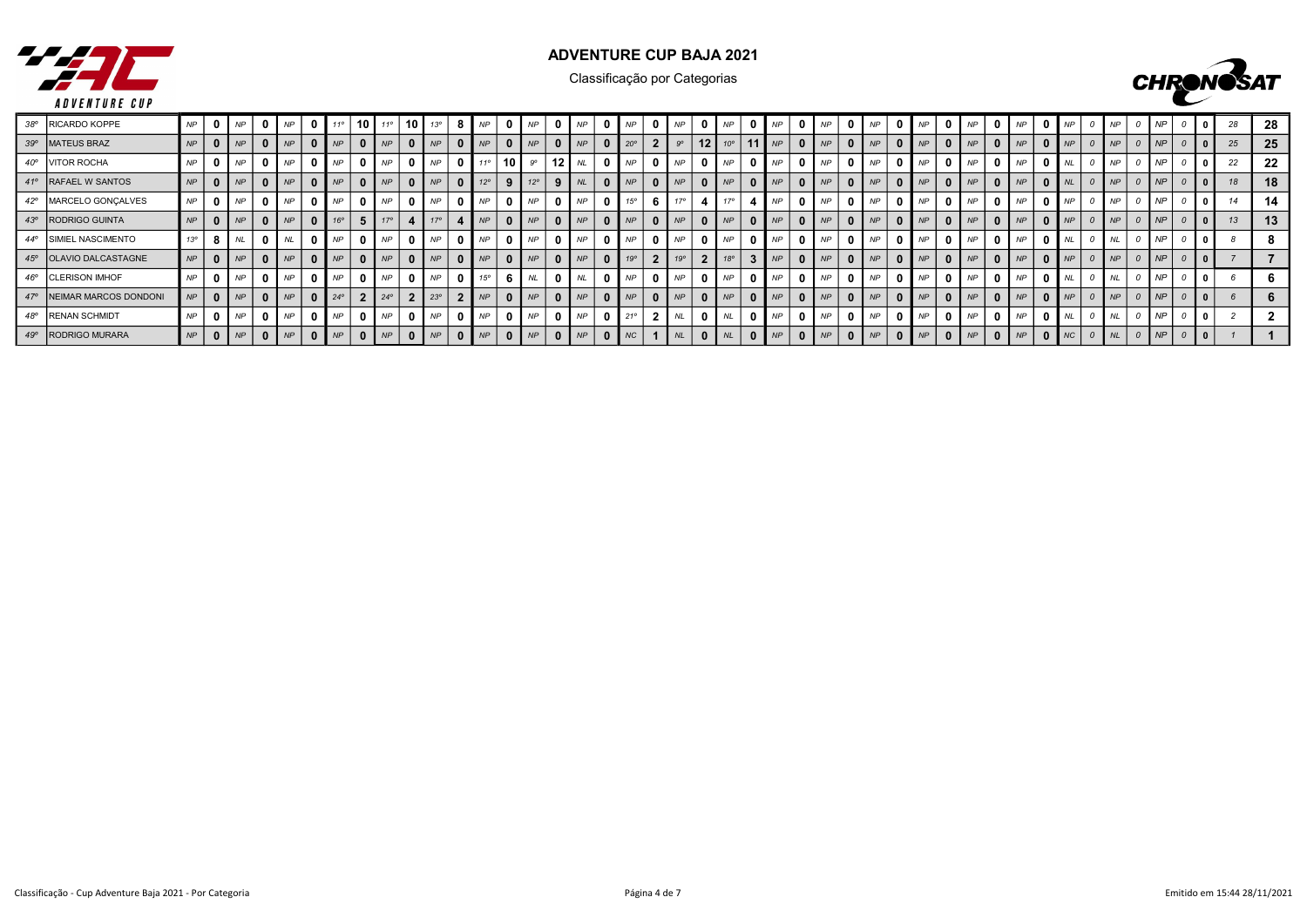



|              | <b>MOTO 04 - OVER 35</b>  | Etapa 1                                               |                |              |              |              |                 |                 |                 |                         | Etapa 2        |              |                 |                 |                                 |              | Etapa 3      |              |              |              |              |              | Etapa 4             |              |              |              |              | Etapa 5        |                     |              |              |                    |                     | Etapa 6      |             |                |                 |                |                | <b>Descarte</b>    |           |                |              |              |              |
|--------------|---------------------------|-------------------------------------------------------|----------------|--------------|--------------|--------------|-----------------|-----------------|-----------------|-------------------------|----------------|--------------|-----------------|-----------------|---------------------------------|--------------|--------------|--------------|--------------|--------------|--------------|--------------|---------------------|--------------|--------------|--------------|--------------|----------------|---------------------|--------------|--------------|--------------------|---------------------|--------------|-------------|----------------|-----------------|----------------|----------------|--------------------|-----------|----------------|--------------|--------------|--------------|
|              |                           | 31/01 - Araquari/SC                                   |                |              |              |              |                 |                 |                 | 01/05 - Rio Negrinho/SC |                |              |                 |                 | 29/05 - São João do Itaperiú/SC |              |              |              |              |              |              |              | 24/07 - Piçarras/SC |              |              |              |              |                | 27/11 - Piçarras/SC |              |              |                    | 27/11 - Piçarras/SC |              |             |                |                 |                |                |                    |           |                |              | Total        | Total<br>com |
|              | <b>PILOTO</b>             | SS <sub>1</sub><br>SS <sub>3</sub><br>SS <sub>2</sub> |                |              |              |              | SS <sub>4</sub> |                 | SS <sub>5</sub> |                         | SS6            |              | SS <sub>7</sub> |                 | SS <sub>8</sub>                 |              | SS9          |              | <b>SS10</b>  |              | <b>SS11</b>  |              | <b>SS12</b>         |              | <b>SS13</b>  | <b>SS14</b>  |              | <b>SS15</b>    |                     | <b>SS16</b>  |              | <b>SS17</b>        |                     | <b>SS18</b>  |             | D <sub>1</sub> |                 | D <sub>2</sub> | D <sub>3</sub> |                    | $N-3$     |                | desc         |              |              |
| class        |                           | Col                                                   | PG             |              |              | Col          | PG              | Col             |                 |                         | PG             |              |                 |                 | PG                              | Co.          |              | Col          | PG           |              |              | Col          | PG                  | Col          | PG           |              |              | Co             | PG                  | Col          | PG           |                    |                     | PG           | Col         | PG             |                 |                | Co             | PG                 | Col       | PG             |              |              |              |
| $1^\circ$    | <b>GISLEI ONOFRE</b>      | $4^\circ$                                             | 18             | $4^\circ$    | 18           | $5^\circ$    | 16              | $9^\circ$       | 12              | $10^{\circ}$            | 11             | 110          | 10              | $2^{\circ}$     | 22                              | $2^{\circ}$  | 22           | $2^{\circ}$  | 22           |              | 25           | $1^{\circ}$  | 25                  | $1^{\circ}$  | 25           |              | 25           | 1 <sup>c</sup> | 25                  | $1^{\circ}$  | 25           | 25<br>$1^\circ$    | $1^\circ$           | 25           | $1^{\circ}$ | 25             | 110             | 10             | $10^{\circ}$   | 11                 | 9         | 12             | 33           | 376          | 343          |
| $2^{\circ}$  | <b>NILSON TECILLA</b>     | $1^{\circ}$                                           | 25             | 13°          | 8            |              | 25              | $5^\circ$       | 16              | $3^{\circ}$             | 20             | $3^{\circ}$  | 20              | $4^\circ$       | 18                              | $10^{\circ}$ | 11           | $11^{\circ}$ | 10           | $4^\circ$    | 18           | $4^\circ$    | 18                  | $3^{\circ}$  | 20           | $3^{\circ}$  | 20           | $2^{\circ}$    | 22                  | $3^{\circ}$  | 20<br>30     | 20                 | $2^{\circ}$         | 22           | $4^\circ$   | 18             | 13 <sup>o</sup> | -8             | $11^{\circ}$   | 10                 | 10        | 11             | 29           | 331          | 302          |
| $3^{\circ}$  | <b>ROBERTO WAN DALL</b>   | $5^{\circ}$                                           | 16             | $2^{\circ}$  | 22           | $8^{\circ}$  | 13              | $7^\circ$       | 14              | $7^\circ$               | 14             | $8^{\circ}$  | 13              | $7^\circ$       | 14                              | $8^{\circ}$  | 13           | $6^{\circ}$  | 15           | $2^{\circ}$  | 22           | $3^{\circ}$  | 20                  | $5^{\circ}$  | 16           | $6^{\circ}$  | 15           | $6^{\circ}$    | 15                  | $6^{\circ}$  | 15           | 18<br>$4^{\circ}$  | $3^{\circ}$         | 20           | $3^{\circ}$ | 20             | $8^{\circ}$     | 13             | $8^{\circ}$    | 13                 | 8         | 13             | 39           | 295          | 256          |
| $4^\circ$    | <b>FERNANDO PYKOCZ</b>    | $3^{\circ}$                                           | 20             | $3^{\circ}$  | 20           | $3^{\circ}$  | 20              | $3^{\circ}$     | 20              | $9^{\circ}$             | 12             | $7^\circ$    | 14              | $8^{\circ}$     | 13                              | $6^{\circ}$  | 15           | $4^\circ$    | 18           | $6^{\circ}$  | 15           | $8^{\circ}$  | 13                  | $6^{\circ}$  | 15           |              | 14           | $8^{\circ}$    | 13                  | $8^{\circ}$  | 13<br>$N\!L$ | 0                  | NL                  | $\mathbf{0}$ | <b>NL</b>   | 0              | NL              | 0              | <b>NL</b>      | $\mathcal{O}$      | NL        | $\Omega$       |              | 235          | 235          |
| $5^\circ$    | <b>EDENILSON GOMES</b>    | $10^{\circ}$                                          | 11             | $6^{\circ}$  | 15           | $10^{\circ}$ | 11              | $8^{\circ}$     | 13              | $8^{\circ}$             | 13             | $10^{\circ}$ | 11              | $10^{\circ}$    | 11                              | NL           | 0            | NL           | $\bf{0}$     | $5^\circ$    | 16           | $6^{\circ}$  | 15                  | $10^{\circ}$ | 11           | $10^{\circ}$ | 11           | $7^\circ$      | 14                  | $7^\circ$    | 14<br>NL     | $\mathbf{0}$       | NL                  | $\mathbf{0}$ | NL          | 0              | NL              | $\mathcal{O}$  | <b>NL</b>      | $\mathcal O$       | NL        | $\mathcal{O}$  |              | 166          | 166          |
| $6^{\circ}$  | DIMITRIS RUSEZYK          | $\mathsf{NP}$                                         | 0              | <b>NP</b>    | n            | NP           | 0               | 10 <sup>o</sup> | 11              | $11^{\circ}$            | 10             | $9^{\circ}$  | 12              | $6^{\circ}$     | 15                              | $7^\circ$    | 14           | $7^\circ$    | 14           | 70           | 14           | $7^\circ$    | 14                  | 9°           | 12           | $8^{\circ}$  | 13           | $12^{\circ}$   | 9                   | $9^{\circ}$  | 12<br>NL     | $\mathbf{0}$       | <b>NL</b>           | 0            | $N\!L$      | n              | <b>NL</b>       | $\Omega$       | <b>NL</b>      | $\mathcal{O}$      | <b>NL</b> | $\mathcal{O}$  | - 0          | 150          | 150          |
|              | <b>GUTO KLAUMANN</b>      | NP                                                    | $\mathbf 0$    | NP           | $\mathbf{0}$ | NP           | $\mathbf{0}$    |                 | 25              | 1 <sup>°</sup>          | 25             |              | 25              | $1^{\circ}$     | 25                              | $1^{\circ}$  | 25           | $1^{\circ}$  | 25           | NL           | $\bf{0}$     | <b>NL</b>    | $\mathbf{0}$        | NL           | $\mathbf{0}$ | <b>NP</b>    | $\bf{0}$     | NP             | $\mathbf{0}$        | NP           | $\mathbf{0}$ | NP<br>$\mathbf{0}$ | NP                  | $\mathbf{0}$ | NP          | $\bf{0}$       | NL              | $\Omega$       | <b>NL</b>      | $\Omega$           | NL.       | $\Omega$       |              | 150          | 150          |
| $8^{\circ}$  | <b>FABIO TADEU CATONI</b> | $7^\circ$                                             | 14             | $10^{\circ}$ | 11           |              | 14              | $4^\circ$       | 18              | $4^\circ$               | 18             | $5^{\circ}$  | 16              | NС              | -1                              | NL           | 0            | $N\!L$       | $\mathbf{0}$ | $9^{\circ}$  | 12           | $9^{\circ}$  | 12                  | $4^\circ$    | 18           | NP           | 0            | <b>NP</b>      | $\Omega$            | NP           | $\mathbf{0}$ | NP<br>0            | NP                  | 0            | NP          | 0              | NС              | $\Omega$       | <b>NL</b>      | 0                  | NP        | $\mathcal{O}$  | $\Omega$     | 134          | 134          |
| $9^{\circ}$  | <b>ADILSON VOIGT</b>      | $9^{\circ}$                                           | 12             | $5^\circ$    | 16           | $4^\circ$    | 18              | $12^{\circ}$    | 9               | $6^{\circ}$             | 15             | $4^\circ$    | 18              | $9^{\circ}$     | 12                              | $4^\circ$    | 18           | $12^{\circ}$ | 9            | NP           | $\mathbf{0}$ | NP           | $\mathbf{0}$        | NP           | $\mathbf{0}$ | <b>NP</b>    | n            | NP             | $\Omega$            | <b>NP</b>    | $\mathbf{0}$ | NP<br>$\bf{0}$     | NP                  | $\mathbf{0}$ | <b>NP</b>   | $\Omega$       | NP              | $\Omega$       | NP             | $\Omega$           | NP        | $\mathcal{O}$  |              | 127          | 127          |
| 10°          | ANTONIO MARCOS BEZERRA    | NP                                                    | $\mathbf 0$    | NP           | $\bf{0}$     | NP           | 0               | NP              | $\mathbf 0$     | NP                      | 0              | NP           | 0               | NP              | $\mathbf{0}$                    | NP           | $\mathbf 0$  | NP           | 0            | NP           | 0            | NP           | $\mathbf 0$         | NP           | 0            | $2^{\circ}$  | 22           | $3^{\circ}$    | 20                  | $2^{\circ}$  | 22           | 22<br>$2^{\circ}$  | $4^\circ$           | 18           | $2^{\circ}$ | 22             | NP              | $\mathcal O$   | NP             | $\mathcal O$       | NP        | $\mathcal{O}$  |              | 126          | 126          |
| $11^{\circ}$ | ALEXANDRE GONCALVES       | $12^{\circ}$                                          | 9              | $12^{\circ}$ | 9            | $11^{\circ}$ | 10              | NP              | $\bf{0}$        | NP                      | 0              | NP           | $\mathbf{0}$    | 13 <sup>o</sup> | 8                               | $11^{\circ}$ | 10           | $9^\circ$    | 12           | $10^{\circ}$ | 11           | $11^{\circ}$ | 10                  | $11^{\circ}$ | 10           | $9^{\circ}$  | 12           | $9^{\circ}$    | 12                  | $10^{\circ}$ | 11<br>NL     | $\mathbf{0}$       | NL                  | $\mathbf{0}$ | NL          | $\bf{0}$       | NL              | $\Omega$       | <b>NL</b>      | $\mathcal{O}$      | NL        | $\Omega$       |              | 124          | 124          |
| $12^{\circ}$ | <b>GIULLIAN WERMUTH</b>   | $\mathsf{NP}$                                         | $\mathbf 0$    | NP           | 0            | <b>NP</b>    | 0               | NP              | 0               | NP                      | 0              | NP           | n               | NP              | $\mathbf{0}$                    | NP           | 0            | NP           | 0            | $3^{\circ}$  | 20           | $2^{\circ}$  | 22                  | $2^{\circ}$  | 22           | $5^\circ$    | 16           | $5^{\circ}$    | 16                  | $5^{\circ}$  | 16           | NL<br>0            | <b>NL</b>           | $\mathbf{0}$ | <b>NL</b>   | 0              | NL              | - 0            | <b>NL</b>      | $\mathcal{O}$      | NL        | $\overline{a}$ |              | 112          | 112          |
| 13°          | <b>BRUNO MUEHLBAUER</b>   | NP                                                    | $\mathbf{0}$   | NP           | $\mathbf{0}$ | NP           | $\mathbf{0}$    | $6^{\circ}$     | 15              | $2^{\circ}$             | 22             | $2^{\circ}$  | 22              | $5^\circ$       | 16                              | $5^{\circ}$  | 16           | $3^{\circ}$  | 20           | NP           | $\mathbf{0}$ | NP           | $\mathbf{0}$        | NP           | $\mathbf{0}$ | NP           | $\mathbf{0}$ | NP             | $\mathbf{0}$        | NP           | $\bf{0}$     | NP<br>$\mathbf{0}$ | NP                  | $\mathbf{0}$ | <b>NP</b>   | $\bf{0}$       | NP              | $\overline{0}$ | NP             | $\mathcal{O}$      | NP        | $\mathcal{O}$  | $\Omega$     | 111          | 111          |
| 14°          | WILLYAM JANTSCH           | NP                                                    | 0              | <b>NP</b>    | n            | <b>NP</b>    | $\Omega$        | $2^{\circ}$     | 22              | $5^\circ$               | 16             | $6^{\circ}$  | 15              | $3^{\circ}$     | 20                              | $3^{\circ}$  | 20           | $5^\circ$    | 16           | <b>NP</b>    | 0            | <b>NP</b>    | $\mathbf{0}$        | NP           | $\mathbf{0}$ | NP           | 0            | NP             | $\Omega$            | NP           | O            | NP<br>$\mathbf{0}$ | NP                  | $\mathbf{0}$ | <b>NP</b>   | n              | NP              | $\Omega$       | <b>NP</b>      | 0                  | NP        | $\mathcal{O}$  |              | 109          | 109          |
| $15^{\circ}$ | <b>RODRIGO WEBER</b>      | $2^{\circ}$                                           | 22             | $1^{\circ}$  | 25           | $2^{\circ}$  | 22              | NP              | $\mathbf{0}$    | NP                      | $\bf{0}$       | NP           | $\mathbf{0}$    | NP              | $\mathbf{0}$                    | NP           | $\mathbf 0$  | NP           | $\bf{0}$     | NP           | $\mathbf{0}$ | NP           | $\mathbf{0}$        | NP           | $\mathbf{0}$ | NP           | $\Omega$     | NP             | $\mathbf{0}$        | NP           | $\mathbf{0}$ | NP<br>$\bf{0}$     | NP                  | $\mathbf{0}$ | NP          | $\bf{0}$       | NP              | $\Omega$       | NP             | $\Omega$           | NP        | $\mathcal{O}$  | $\Omega$     | 69           | 69           |
| 16°          | ROMULO THOME              | $11^{\circ}$                                          | 10             | $8^{\circ}$  | 13           | $12^{\circ}$ | 9               | <b>NP</b>       | 0               | NP                      | 0              | NP           | - 0             | NP              | $\Omega$                        | NP           | $\mathbf{0}$ | <b>NP</b>    | $\mathbf{0}$ | $12^{\circ}$ | 9            | $10^{\circ}$ | 11                  | $7^\circ$    | 14           | NP           | 0            | NP             | $\mathbf{0}$        | NP           | $\mathbf{0}$ | NP<br>$\mathbf{0}$ | NP                  | 0            | NP          | <sup>0</sup>   | NP              | $\mathcal{O}$  | NP             | $\mathcal{O}$      | NP        | $\mathcal{O}$  | $\Omega$     | 66           | 66           |
| 17°          | <b>SANDERLEI BATISTA</b>  | $N\!L$                                                | $\mathbf{0}$   | NL           | $\mathbf{0}$ | NL           | $\mathbf{0}$    | $14^{\circ}$    | 7               | 13°                     | 8              | 13°          | 8               | NP              | $\mathbf{0}$                    | NP           | $\Omega$     | NP           | $\bf{0}$     | $8^{\circ}$  | 13           | $5^{\circ}$  | 16                  | $8^{\circ}$  | 13           | NP           | 0            | NP             | $\mathbf{0}$        | NP           | $\mathbf{0}$ | NP<br>$\bf{0}$     | NP                  | $\mathbf{0}$ | <b>NP</b>   | $\bf{0}$       | NL              | $\Omega$       | <b>NL</b>      | $\Omega$           | NL        | $\mathcal{O}$  |              | 65           | 65           |
| 18°          | MAICON ANDRE CEB          | NP                                                    | 0              | NP           | 0            | NP           | 0               | <b>NP</b>       | 0               | NP                      | $\Omega$       | <b>NP</b>    | $\Omega$        | NP              | $\mathbf{0}$                    | NP           | 0            | NP           | <sup>0</sup> | NP           | 0            | <b>NP</b>    | 0                   | NP           | $\mathbf 0$  | $4^\circ$    | 18           | $4^\circ$      | 18                  | $4^\circ$    | 18           | NL<br>$\mathbf{0}$ | NL                  | $\mathbf{0}$ | $N\!L$      | 0              | NL              | $\overline{a}$ | <b>NL</b>      | $\mathcal{O}$      | <b>NL</b> | $\Omega$       | $\Omega$     | 54           | 54           |
| 19°          | <b>WANDREI DIAS MOTO</b>  | $\mathsf{NP}$                                         | $\mathbf 0$    | <b>NP</b>    | $\mathbf{0}$ | <b>NP</b>    | $\mathbf{0}$    | 17°             | 4               | 17°                     | 4              | 15°          | 6               | $12^{\circ}$    | 9                               | $12^{\circ}$ | 9            | $10^{\circ}$ | 11           | NP           | 0            | NP           | $\mathbf{0}$        | NP           | $\mathbf{0}$ | NP           | $\bf{0}$     | NP             | $\mathbf{0}$        | NP           | 0            | NP<br>$\Omega$     | NP                  | $\mathbf{0}$ | NP          | $\bf{0}$       | NP              | $\overline{a}$ | NP             | $\mathcal{O}$      | NP        | $\mathcal{O}$  | $\Omega$     | 43           | 43           |
| $20^{\circ}$ | <b>CARILOS FUZON</b>      | $6^{\circ}$                                           | 15             | $9^{\circ}$  | 12           | $6^{\circ}$  | 15              | NP              | $\mathbf 0$     | NP                      | 0              | NP           | 0               | NP              | $\mathbf{0}$                    | NP           | 0            | NP           | 0            | NP           | 0            | NP           | $\mathbf 0$         | NP           | 0            | NP           | 0            | NP             | $\mathbf{0}$        | NP           | $\mathbf{0}$ | NP<br>0            | NP                  | 0            | NP          | 0              | NP              | $\overline{a}$ | NP             | $\mathcal{O}$      | <b>NP</b> | 0              |              | 42           | 42           |
| $21^{\circ}$ | MARCIO CADORE TONIELLO    | NP                                                    | $\mathbf{0}$   | NP           | $\bf{0}$     | NP           | $\mathbf{0}$    | 16°             | 5               | 16°                     | 5              | 17°          | Δ               | NP              | $\mathbf{0}$                    | NP           | $\mathbf{0}$ | NP           | $\bf{0}$     | $11^{\circ}$ | 10           | $12^{\circ}$ | 9                   | $12^{\circ}$ | 9            | <b>NP</b>    | $\bf{0}$     | NP             | $\mathbf{0}$        | <b>NP</b>    | $\mathbf{0}$ | NP<br>$\Omega$     | NP                  | $\mathbf{0}$ | <b>NP</b>   | $\bf{0}$       | <b>NP</b>       | $\Omega$       | NP             | $\Omega$           | <b>NP</b> | $\Omega$       | $\Omega$     | 42           | 42           |
| $22^{\circ}$ | <b>FABIO TULIO</b>        | $8^{\circ}$                                           | 13             | $7^\circ$    | 14           | <b>go</b>    | 12              | NP              | 0               | $\mathsf{NP}$           | $\Omega$       | NP           | $\Omega$        | NP              | $\mathbf{0}$                    | NP           | $\mathbf 0$  | NP           | 0            | NP           | 0            | NP           | 0                   | NP           | $\mathbf 0$  | NP           | 0            | NP             | $\Omega$            | NP           | $\mathbf{0}$ | NP<br>0            | NP                  | 0            | NP          | 0              | NP              | $\overline{a}$ | NP             | $\mathcal{O}$      | <b>NP</b> | $\mathcal{O}$  |              | 39           | 39           |
| $23^{\circ}$ | <b>RODRIGO MARCHI</b>     | NP                                                    | $\mathbf{0}$   | NP           | $\mathbf{0}$ | NP           | $\mathbf{0}$    | NP              | $\mathbf{0}$    | NP                      | $\Omega$       | NP           | $\mathbf{0}$    | $11^{\circ}$    | 10                              | $9^{\circ}$  | 12           | $8^{\circ}$  | 13           | NP           | $\mathbf{0}$ | NP           | $\mathbf{0}$        | NP           | $\mathbf{0}$ | NP           | $\Omega$     | NP             | $\mathbf{0}$        | NP           | $\mathbf{0}$ | NP<br>$\Omega$     | NP                  | $\mathbf{0}$ | <b>NP</b>   | $\bf{0}$       | NP              | $\overline{0}$ | NP             | $\Omega$           | NP        | $\mathcal{O}$  |              | 35           | 35           |
| $24^{\circ}$ | <b>RAFAEL VIEIRA</b>      | NP                                                    | $\mathbf{0}$   | NP           | 0            | NP           | 0               | <b>NP</b>       | 0               | NP                      | 0              | NP           | 0               | NP              | $\Omega$                        | NP           | 0            | NP           | <sup>0</sup> | NP           | 0            | <b>NP</b>    | 0                   | NP           | 0            | $11^{\circ}$ | 10           | $10^{\circ}$   | 11                  | $11^{\circ}$ | 10           | NL<br>0            | NL                  | $\mathbf{0}$ | $N\!L$      | 0              | NL              | - 0            | <b>NL</b>      | $\mathcal{O}$      | NL.       | $\Omega$       |              | 31           | 31           |
| $25^{\circ}$ | <b>NAZARE GUEDERT</b>     | NP                                                    | $\mathbf{0}$   | NP           | $\mathbf{0}$ | NP           | $\mathbf{0}$    | NP              | $\bf{0}$        | NP                      | $\bf{0}$       | NP           | $\bf{0}$        | NP              | $\bf{0}$                        | NP           | $\mathbf 0$  | NP           | $\bf{0}$     | NP           | $\mathbf{0}$ | NP           | $\mathbf{0}$        | NP           | $\mathbf{0}$ | 12°          | 9            | $11^{\circ}$   | 10                  | $12^{\circ}$ | 9<br>NL      | $\mathbf{0}$       | NL                  | $\mathbf{0}$ | NL          | $\bf{0}$       | NL              | $\mathcal{O}$  | <b>NL</b>      | $\mathcal{O}$      | <b>NL</b> | $\mathcal{O}$  |              | 28           | 28           |
| $26^{\circ}$ | VOLNEI DA FONSECA         | NP                                                    | 0              | NP           | 0            | NP           | 0               | $11^{\circ}$    | 10              | 12°                     | 9              | $12^{\circ}$ | .9              | NP              | $\Omega$                        | NP           | 0            | NP           | n            | NP           | 0            | <b>NP</b>    | 0                   | NP           | 0            | NP           | 0            | NP             | $\Omega$            | NP           | $\mathbf{0}$ | NP<br>n            | NP                  | 0            | <b>NP</b>   | 0              | NP              | $\Omega$       | NP             | $\mathcal{O}$      | NP        | $\mathcal O$   | n            | 28           | 28           |
| $27^{\circ}$ | <b>JULIANO KOGLER</b>     | NP                                                    | $\mathbf{0}$   | NP           | $\mathbf{0}$ | NP           | $\mathbf{0}$    | 13 <sup>o</sup> | 8               | $14^{\circ}$            | $\overline{7}$ | $14^\circ$   | 7               | NP              | $\mathbf{0}$                    | NP           | $\bf{0}$     | NP           | $\bf{0}$     | NP           | $\mathbf{0}$ | NP           | $\mathbf{0}$        | NP           | $\mathbf 0$  | NP           | 0            | NP             | $\mathbf{0}$        | NP           | $\mathbf{0}$ | NP<br>$\mathbf{0}$ | NP                  | $\mathbf{0}$ | NP          | $\bf{0}$       | NP              | $\Omega$       | NP             | $\Omega$           | NP        | $\mathcal{O}$  |              | 22           | 22           |
| $28^{\circ}$ | <b>OSMAR MENDONCA</b>     | 13°                                                   | 8              | 110          | 10           | NС           | -1              | <b>NP</b>       | 0               | NP                      | $\mathbf{0}$   | NP           | O               | $N\!L$          | $\Omega$                        | NL           | 0            | $N\!L$       | <sup>0</sup> | NP           | 0            | <b>NP</b>    | 0                   | NP           | $\mathbf{0}$ | <b>NP</b>    | 0            | NP             | $\Omega$            | NP           | $\mathbf{0}$ | NP<br>$\mathbf{0}$ | NP                  | 0            | <b>NP</b>   | <sup>0</sup>   | NС              | $\Omega$       | $N\!L$         | $\mathcal{O}$      | NL        | $\mathcal{O}$  | $\Omega$     | 19           | 19           |
| $29^\circ$   | YURI MASSANEIRO           | NC                                                    | $\overline{1}$ | NL           | $\mathbf{0}$ | <b>NL</b>    | $\mathbf{0}$    | 15°             | 6               | 15°                     | 6              | 16°          | 5               | NL              | $\mathbf{0}$                    | NL           | $\mathbf 0$  | NL           | $\bf{0}$     | NP           | $\mathbf{0}$ | NP           | $\mathbf{0}$        | NP           | $\bf{0}$     | NP           | $\bf{0}$     | NP             | $\mathbf{0}$        | NP           | $\mathbf{0}$ | NP<br>$\bf{0}$     | NP                  | $\mathbf{0}$ | <b>NP</b>   | $\bf{0}$       | NC              | $\overline{a}$ | <b>NL</b>      | $\mathcal{O}$      | NL        | $\mathcal{O}$  | $\mathbf{0}$ | 18           | 18           |
| $30^{\circ}$ | <b>FELIPE WERMUTH</b>     | NP                                                    | 0              | NP           | 0            | NP           | 0               | 18°             | 3               | $N\!L$                  | 0              | NL           | 0               | NP              | $\mathbf{0}$                    | NP           | 0            | NP           | $\bf{0}$     | NP           | $\mathbf{0}$ | NP           | 0                   | NP           | $\mathbf{0}$ | NP           | 0            | NP             | $\mathbf{0}$        | NP           | 0            | NP<br>$\mathbf{0}$ | NP                  | 0            | NP          | 0              | NL              | 0              | <b>NL</b>      | $\mathcal{O}$      | NP        | $\mathcal{O}$  | 0            | $\mathbf{3}$ | 3            |
| $31^\circ$   | <b>GILBERTO ZICTZ</b>     | NP                                                    | $\mathbf{0}$   | NP           | $\mathbf{0}$ | NP           | $\mathbf{0}$    | NP              | $\mathbf{0}$    | NP                      | $\mathbf{0}$   | NP           | $\mathbf{0}$    | NC              | $\mathbf 1$                     | $N\!L$       | $\mathbf{0}$ | $N\!L$       | $\mathbf{0}$ | NP           | $\mathbf{0}$ | NP           | $\mathbf{0}$        | NP           | $\mathbf{0}$ | NP           | $\mathbf{0}$ | NP             | $\mathbf{0}$        | NP           | $\mathbf{0}$ | NP<br>$\mathbf{0}$ | NP                  | $\mathbf{0}$ | NP          | $\mathbf{0}$   | $N\!C$          | $\mathcal{O}$  | $N\!L$         | $\pmb{\mathit{o}}$ | NP        | $\cal O$       | $\mathbf{0}$ |              |              |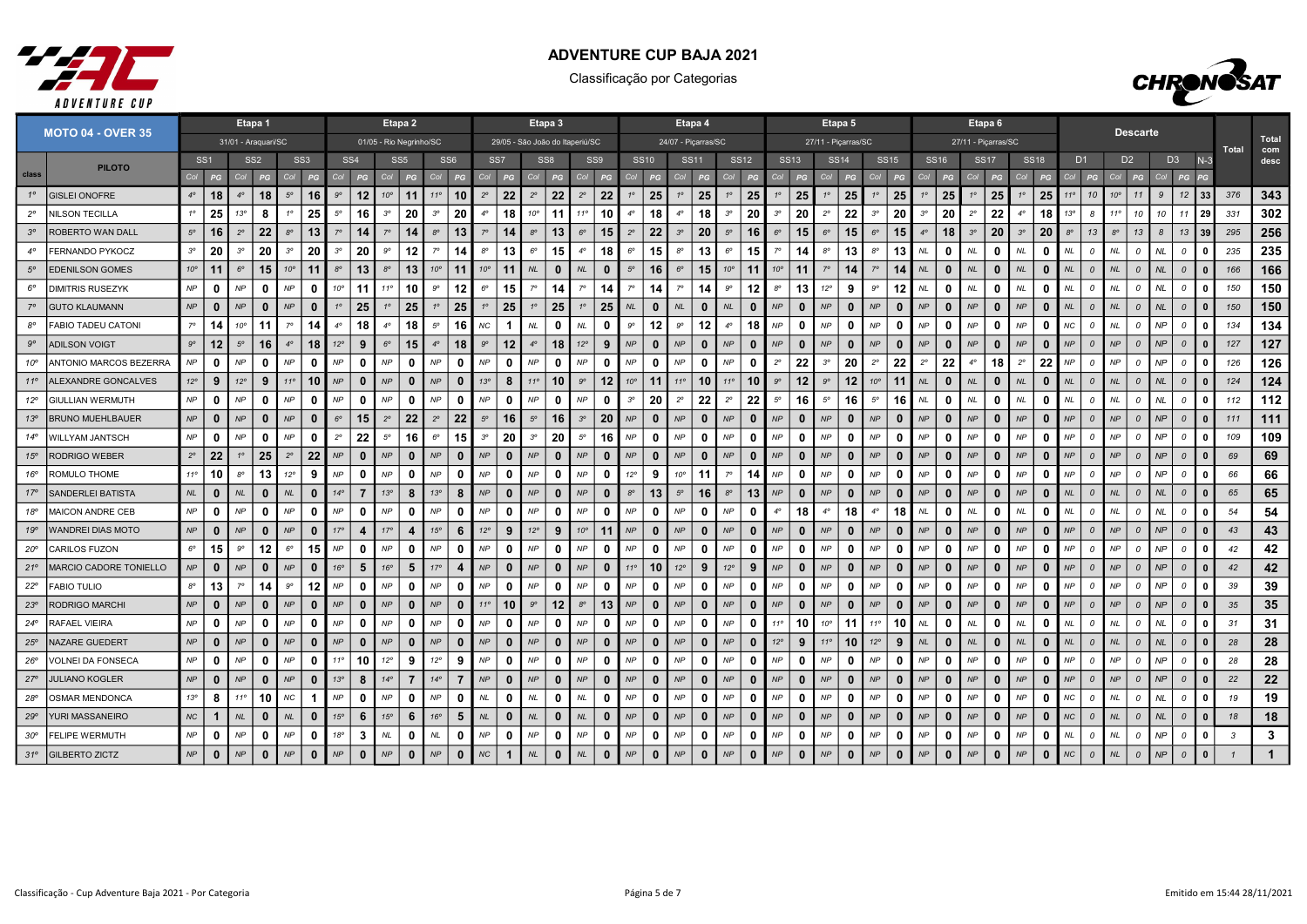



|              |                             |                     |                 |             | Etapa 1         |             |                 |                 |                 |                         | Etapa <sub>2</sub> |              |                 |              |                                 |              | Etapa 3         |              |                 |               |              |                     | Etapa 4      |                            |              |             |              | Etapa 5             |                           |              |             |              | Etapa <sub>6</sub>  |              |             |              |                |                |                |                 |                |                |              |                |                |
|--------------|-----------------------------|---------------------|-----------------|-------------|-----------------|-------------|-----------------|-----------------|-----------------|-------------------------|--------------------|--------------|-----------------|--------------|---------------------------------|--------------|-----------------|--------------|-----------------|---------------|--------------|---------------------|--------------|----------------------------|--------------|-------------|--------------|---------------------|---------------------------|--------------|-------------|--------------|---------------------|--------------|-------------|--------------|----------------|----------------|----------------|-----------------|----------------|----------------|--------------|----------------|----------------|
|              | <b>MOTO 05 - OVER 45</b>    | 31/01 - Araquari/SC |                 |             |                 |             |                 |                 |                 | 01/05 - Rio Negrinho/SC |                    |              |                 |              | 29/05 - São João do Itaperiú/SC |              |                 |              |                 |               |              | 24/07 - Picarras/SC |              |                            |              |             |              | 27/11 - Picarras/SC |                           |              |             |              | 27/11 - Picarras/SC |              |             |              |                |                |                | <b>Descarte</b> |                |                |              | Total          | Total<br>com   |
|              | <b>PILOTO</b>               |                     | SS <sub>1</sub> |             | SS <sub>2</sub> |             | SS <sub>3</sub> |                 | SS <sub>4</sub> |                         | SS <sub>5</sub>    |              | SS <sub>6</sub> |              | SS <sub>7</sub>                 |              | SS <sub>8</sub> |              | SS <sub>9</sub> |               | <b>SS10</b>  | <b>SS11</b>         |              |                            | <b>SS12</b>  | <b>SS13</b> |              | <b>SS14</b>         |                           | <b>SS15</b>  |             | <b>SS16</b>  | <b>SS17</b>         |              | <b>SS18</b> |              | D <sub>1</sub> |                | D <sub>2</sub> |                 | D <sub>3</sub> |                | $N-3$        |                | desc           |
| class        |                             | Col                 | PG              | Col         | PG              | Col         | PG              | Col             | PG              | Col                     | PG                 | Col          | PG              | Col          | PG                              | Col          | PG              | Col          | PG              | Col           | PG           | Col                 | PG           | Col                        | PG           | Col         | PG           | Col                 | PG<br>Col                 | PG           | Col         | PG           | Col                 | PG           | Col         | PG           | Col            | PG             | Col            | PG              | Col            | PG             |              |                |                |
| $1^{\circ}$  | <b>SANDRO PAGANELLI</b>     | $5^{\circ}$         | 16              | $3^{\circ}$ | 20              | $2^{\circ}$ | 22              | $6^{\circ}$     | 15              | $4^\circ$               | 18                 | $4^\circ$    | 18              | $1^{\circ}$  | 25                              | $5^{\circ}$  | 16              | $5^\circ$    | 16              | $2^{\circ}$   | 22           | $2^{\circ}$         | 22           | $2^{\circ}$                | 22           |             | 25           | $1^{\circ}$         | 25<br>$2^{\circ}$         | 22           | $1^{\circ}$ | 25           | $1^\circ$           | 25           | $1^{\circ}$ | 25           | $6^{\circ}$    | 15             | $5^{\circ}$    | 16              | 5 <sup>5</sup> | 16             | 47           | 379            | 332            |
| $2^{\circ}$  | GERSON BERTI                | $3^{\circ}$         | 20              | $2^{\circ}$ | 22              | $4^\circ$   | 18              | $9^{\circ}$     | 12              | $9^{\circ}$             | 12                 | $10^{\circ}$ | 11              | $5^\circ$    | 16                              | $4^\circ$    | 18              | $4^\circ$    | 18              |               | 25           |                     | 25           | 10                         | 25           | NL.         | 0            | <b>NL</b>           | $\Omega$<br>NL            | 0            | $2^{\circ}$ | 22           | $2^{\circ}$         | 22           | $2^{\circ}$ | 22           | NL             | 0              | <b>NL</b>      | 0               | NL             | $\overline{a}$ |              | 288            | 288            |
|              | <b>RICARDO AFFONSO KEIL</b> | $7^\circ$           | 14              | $6^\circ$   | 15              | $7^\circ$   | 14              | 10 <sup>o</sup> | 11              | $11^{\circ}$            | 10                 | <b>NL</b>    | $\Omega$        | $9^{\circ}$  | 12                              | $11^{\circ}$ | 10              | $12^{\circ}$ | 9               | $8^{\circ}$   | 13           | NL                  | $\mathbf{0}$ | NL                         | $\mathbf{0}$ | $5^\circ$   | 16           | $3^{\circ}$         | 20<br>$3^{\circ}$         | 20           | $3^{\circ}$ | 20           | $3^{\circ}$         | 20           | $4^\circ$   | 18           | <b>NL</b>      | $\Omega$       | NL             | $\Omega$        | NL.            | $\Omega$       |              | 222            | 222            |
| $4^\circ$    | VANDERLEI TELMA             | NP                  | $\mathbf{0}$    | <b>NP</b>   | $\mathbf{0}$    | <b>NP</b>   | $\mathbf{0}$    | 17 <sup>c</sup> | 4               | 16°                     | 5.                 | $14^{\circ}$ |                 | 12°          | 9                               | $12^{\circ}$ | 9               | $10^{\circ}$ | -11             | $5^\circ$     | 16           | $7^\circ$           | 14           | $7^\circ$                  | 14           | $4^\circ$   | 18           | $5^{\circ}$         | 16<br>$4^\circ$           | 18           | $4^\circ$   | 18           | $4^\circ$           | 18           | $3^{\circ}$ | 20           | NP             | $\Omega$       | NP             | $\mathcal{O}$   | <b>NP</b>      | $\mathcal{O}$  |              | 197            | 197            |
| $5^\circ$    | <b>MARCOS HOLDORF</b>       | $1^{\circ}$         | 25              | $8^{\circ}$ | 13              | $3^{\circ}$ | 20              | $11^{\circ}$    | 10              | $8^{\circ}$             | 13                 | $6^{\circ}$  | 15              | $6^{\circ}$  | 15                              | $7^{\circ}$  | 14              | $6^{\circ}$  | 15              | $4^\circ$     | 18           | $5^{\circ}$         | 16           | $4^\circ$                  | 18           | NP          | 0            | NP                  | $\mathbf{0}$<br>NP        | $\bf{0}$     | NP          | $\bf{0}$     | NP                  | $\mathbf 0$  | NP          | $\bf{0}$     | NP             | $\Omega$       | NP             | $\Omega$        | NP             | $\mathcal{O}$  |              | 192            | 192            |
| $6^{\circ}$  | <b>CLOVIS LIRA</b>          | NP                  | 0               | NP          | 0               | NP          | $\mathbf{0}$    | NP              | $\Omega$        | NP                      | O                  | <b>NP</b>    | n               | $8^{\circ}$  | 13                              | $8^{\circ}$  | 13              | $7^\circ$    | 14              |               | 14           | $3^{\circ}$         | 20           | $5^\circ$                  | 16           | $2^{\circ}$ | 22           | $4^\circ$           | 18<br>$1^{\circ}$         | 25           | NL          | 0            | NL                  | $\mathbf{0}$ | $N\!L$      | 0            | NL             | $\Omega$       | <b>NL</b>      | 0               | <b>NL</b>      | $\mathcal{O}$  |              | 155            | 155            |
|              | <b>FERNANDO SPINDLER</b>    | NP                  | $\mathbf{0}$    | NP          | $\mathbf{0}$    | NP          | $\mathbf{0}$    | $4^\circ$       | 18              | $2^{\circ}$             | 22                 | $3^{\circ}$  | 20              | $2^{\circ}$  | 22                              | $2^{\circ}$  | 22              | 10           | 25              | NL            | $\mathbf{0}$ | <b>NL</b>           | $\bf{0}$     | NL                         | $\Omega$     | <b>NP</b>   | $\bf{0}$     | NP                  | $\mathbf{0}$<br><b>NP</b> | $\mathbf{0}$ | NP          | $\Omega$     | NP                  | $\mathbf{0}$ | <b>NP</b>   | $\bf{0}$     | <b>NL</b>      | $\Omega$       | <b>NL</b>      | $\Omega$        | NL.            | $\Omega$       |              | 129            | 129            |
| $8^{\circ}$  | <b>CESAR CERNACH</b>        | $4^\circ$           | 18              | $5^{\circ}$ | 16              | $5^\circ$   | 16              | $15^\circ$      | -6              | 15°                     | 6                  | $12^{\circ}$ | -9              | NL           | $\mathbf{0}$                    | <b>NL</b>    | 0               | NL           | 0               | $9^{\circ}$   | 12           | $6^{\circ}$         | 15           | $6^{\circ}$                | 15           | NP          | 0            | NP                  | $\Omega$<br>NP            | $\Omega$     | NP          | $\mathbf{0}$ | NP                  | 0            | <b>NP</b>   | n            | NL             | $\Omega$       | <b>NL</b>      | $\Omega$        | NL             | $\Omega$       |              | 113            | 113            |
| $9^{\circ}$  | <b>HARDIN HANTSCHEL</b>     | NL                  | $\mathbf{0}$    | NL          | $\mathbf{0}$    | NL          | $\mathbf{0}$    | 3 <sup>o</sup>  | 20              | $3^{\circ}$             | 20                 | $2^{\circ}$  | 22              | $7^\circ$    | 14                              | $6^{\circ}$  | 15              | $9^\circ$    | 12              | <b>NP</b>     | $\mathbf{0}$ | NP                  | $\mathbf{0}$ | NP                         | $\mathbf{0}$ | NP          | $\Omega$     | NP                  | $\Omega$<br>NP            | $\mathbf{0}$ | NP          | $\bf{0}$     | NP                  | $\Omega$     | <b>NP</b>   | $\Omega$     | NL             | $\Omega$       | NL             | $\Omega$        | NL             | $\Omega$       | $\Omega$     | 103            | 103            |
| $10^{\circ}$ | <b>GIDEON STARKE</b>        | $6^{\circ}$         | 15              | $7^\circ$   | 14              | $6^{\circ}$ | 15              | $14^{\circ}$    | 7               | 13°                     | 8                  | NL.          | 0               | 110          | 10                              | $9^{\circ}$  | 12              | <b>NL</b>    | 0               | NC            | -1           | $N\!L$              | 0            | NL                         | $\mathbf{0}$ | NP          | 0            | NP                  | $\mathbf{0}$<br>NP        | $\mathbf{0}$ | NP          | $\mathbf{0}$ | NP                  | 0            | <b>NP</b>   | 0            | NС             | $\overline{a}$ | <b>NL</b>      | $\mathcal{O}$   | NL.            | $\Omega$       | - 0          | 82             | 82             |
| $11^{\circ}$ | <b>LENOIR MATHIAS</b>       | NP                  | $\mathbf{0}$    | <b>NP</b>   | $\mathbf{0}$    | <b>NP</b>   | $\mathbf{0}$    | NP              | $\bf{0}$        | NP                      | $\bf{0}$           | <b>NP</b>    | $\mathbf{0}$    | $3^{\circ}$  | 20                              | $1^{\circ}$  | 25              | $2^{\circ}$  | 22              | NP            | $\mathbf{0}$ | NP                  | $\mathbf{0}$ | NP                         | $\bf{0}$     | NP          | $\bf{0}$     | NP                  | NP<br>$\mathbf{0}$        | $\bf{0}$     | NP          | $\Omega$     | NP                  | $\mathbf{0}$ | <b>NP</b>   | $\bf{0}$     | NP             | $\Omega$       | NP             | $\Omega$        | NP             | $\Omega$       |              | 67             | 67             |
| $12^{\circ}$ | <b>EDSON CANDOCA</b>        | $2^{\circ}$         | 22              | $4^\circ$   | 18              |             | 25              | NP              | 0               | NP                      | 0                  | NP           | 0               | NP           | $\Omega$                        | NP           | 0               | NP           | n               | NP            | 0            | NP                  | 0            | NP                         | 0            | NP          | 0            | <b>NP</b>           | NP<br>$\Omega$            | $\mathbf{0}$ | NP          | n            | NP                  | 0            | NP          | 0            | NP             | $\Omega$       | NP             | $\mathcal{O}$   | NP             | $\overline{a}$ |              | 65             | 65             |
| 13°          | <b>LINDOMAR KRAUSE</b>      | NP                  | $\mathbf{0}$    | NP          | $\mathbf{0}$    | NP          | $\mathbf{0}$    | 13 <sup>o</sup> | 8               | 1 <sup>°</sup>          | 25                 | $1^{\circ}$  | 25              | NP           | $\mathbf{0}$                    | NP           | $\mathbf{0}$    | NP           | $\bf{0}$        | NP            | $\mathbf{0}$ | NP                  | $\mathbf{0}$ | NP                         | $\bf{0}$     | NP          | $\bf{0}$     | NP                  | $\mathbf{0}$<br>NP        | $\mathbf{0}$ | NP          | $\mathbf{0}$ | NP                  | $\mathbf{0}$ | NP          | $\bf{0}$     | NP             | $\Omega$       | NP             | $\Omega$        | NP             | $\mathcal{O}$  |              | 58             | 58             |
| $14^{\circ}$ | CASSIO BAUCKE               | NP                  | $\mathbf{0}$    | NP          | $\mathbf{0}$    | NP          | $\mathbf{0}$    | NP              | $\mathbf{0}$    | NP                      | $\mathbf{0}$       | NP           | $\Omega$        | NP           | $\mathbf{0}$                    | NP           | $\mathbf{0}$    | NP           | $\mathbf{0}$    | $3^{\circ}$   | 20           | $4^\circ$           | 18           | $3^{\circ}$                | 20           | NP          | $\mathbf{0}$ | NP                  | $\Omega$<br>NP            | $\mathbf{0}$ | NP          | $\mathbf{0}$ | NP                  | $\mathbf{0}$ | NP          | $\Omega$     | NP             | $\Omega$       | NP             | $\mathcal{O}$   | <b>NP</b>      | $\mathcal{O}$  |              | 58             | 58             |
| 15°          | LUIZ CARLOS FRANTZ          | $\mathsf{NP}$       | $\mathbf{0}$    | NP          | $\mathbf{0}$    | NP          | $\mathbf{0}$    | NP              | $\bf{0}$        | NP                      | $\Omega$           | NP           | $\mathbf{0}$    | $4^\circ$    | 18                              | $3^{\circ}$  | 20              | $3^{\circ}$  | 20              | NP            | $\mathbf{0}$ | NP                  | $\mathbf{0}$ | NP                         | $\mathbf{0}$ | NP          | $\Omega$     | NP                  | $\mathbf{0}$<br>NP        | $\mathbf{0}$ | NP          | $\bf{0}$     | NP                  | $\mathbf{0}$ | <b>NP</b>   | $\bf{0}$     | NP             | $\Omega$       | NP             | $\mathcal{O}$   | NP             | $\mathcal{O}$  |              | 58             | 58             |
| 16°          | <b>LEANDRO PREISSLER</b>    | NL                  | 0               | $N\!L$      | 0               | NL          | 0               | $2^{\circ}$     | 22              | $6^{\circ}$             | 15                 | $7^\circ$    | 14              | NP           | $\Omega$                        | NP           | 0               | NP           | <sup>0</sup>    | NP            | 0            | <b>NP</b>           | 0            | NP                         | - 0          | <b>NP</b>   | 0            | <b>NP</b>           | $\Omega$<br>NP            | $\Omega$     | NP          | n            | NP                  | 0            | <b>NP</b>   | 0            | NL             | $\Omega$       | <b>NL</b>      | $\Omega$        | <b>NL</b>      | $\Omega$       |              | 51             | 51             |
| 17°          | JOSE MARCHIOTTO             | $8^{\circ}$         | 13              | $1^{\circ}$ | 25              | .go         | $12 \,$         | NP              | 0               | NP                      | $\bf{0}$           | NP           | 0               | NP           | $\Omega$                        | NP           | 0               | NP           | $\Omega$        | NP            | $\bf{0}$     | NP                  | $\mathbf{0}$ | NP                         | $\mathbf{0}$ | <b>NP</b>   | 0            | NP                  | $\mathbf{0}$<br>NP        | $\bf{0}$     | NP          | $\Omega$     | NP                  | $\mathbf{0}$ | NP          | $\bf{0}$     | NP             | $\Omega$       | NP             | $\Omega$        | <b>NP</b>      | $\Omega$       |              | 50             | 50             |
| 18°          | VILSON VANDER KLEIN         | NP                  | $\mathbf{0}$    | <b>NP</b>   | n               | NP          | $\Omega$        | $7^\circ$       | 14              | $5^\circ$               | 16                 | $5^\circ$    | 16              | NP           | $\Omega$                        | NP           | $\Omega$        | NP           | n               | NP            | $\Omega$     | <b>NP</b>           | 0            | NP                         | - 0          | <b>NP</b>   | 0            | <b>NP</b>           | $\Omega$<br>NP            | O            | NP          | $\Omega$     | NP                  | 0            | <b>NP</b>   | <sup>0</sup> | NP             | $\Omega$       | <b>NP</b>      | $\Omega$        | NP             | $\Omega$       |              | 46             | 46             |
| 19°          | <b>LEOPOLDO RIBEIRO</b>     | NP                  | $\mathbf{0}$    | NP          | $\mathbf{0}$    | NP          | $\mathbf{0}$    | NP              | $\mathbf{0}$    | NP                      | $\bf{0}$           | NP           | $\mathbf{0}$    | NP           | $\mathbf{0}$                    | NP           | $\mathbf{0}$    | NP           | $\mathbf{0}$    | NP            | $\mathbf{0}$ | NP                  | $\mathbf{0}$ | NP                         | $\mathbf{0}$ | $3^{\circ}$ | 20           | $2^{\circ}$         | 22<br>NL                  | $\mathbf{0}$ | NL          | $\mathbf{0}$ | NL                  | $\mathbf{0}$ | NL          | $\bf{0}$     | NL             | $\Omega$       | NL             | $\Omega$        | NL             | $\Omega$       | $\Omega$     | 42             | 42             |
| $20^{\circ}$ | <b>MARCELO LIRA</b>         | NP                  | $\mathbf 0$     | NP          | 0               | NP          | 0               | $5^{\circ}$     | 16              | $7^\circ$               | 14                 | $9^{\circ}$  | 12              | NP           | $\mathbf{0}$                    | NP           | 0               | NP           | $\mathbf{0}$    | NP            | 0            | NP                  | $\mathbf{0}$ | NP                         | $\Omega$     | NP          | 0            | NP                  | $\mathbf{0}$<br>NP        | $\mathbf{0}$ | NP          | $\mathbf{0}$ | NP                  | 0            | NP          | 0            | NP             | $\mathcal O$   | NP             | $\mathcal O$    | NP             | $\mathcal{O}$  |              | 42             | 42             |
| $21^{\circ}$ | <b>JOSE ODILIO SIMOES</b>   | NP                  | $\mathbf{0}$    | NP          | $\mathbf{0}$    | NP          | $\mathbf{0}$    | NP              | $\bf{0}$        | NP                      | 0                  | NP           | $\mathbf 0$     | NP           | $\bf{0}$                        | NP           | 0               | NP           | $\bf{0}$        | $6^{\circ}$   | 15           | $8^{\circ}$         | 13           | $8^{\circ}$                | 13           | NP          | 0            | NP                  | $\bf{0}$<br>NP            | 0            | NP          | $\mathbf{0}$ | NP                  | $\mathbf{0}$ | NP          | 0            | NP             | $\Omega$       | NP             | $\Omega$        | NP             | $\mathcal{O}$  |              | 41             | 41             |
| $22^{\circ}$ | WANDREI DIAS MOTO           | $9^{\circ}$         | 12              | $9^{\circ}$ | 12              | $8^{\circ}$ | 13              | <b>NP</b>       | 0               | NP                      | ŋ                  | NP           | -0              | NP           | $\Omega$                        | NP           | 0               | NP           | n               | NP            | 0            | <b>NP</b>           | 0            | NP                         | - 0          | <b>NP</b>   | 0            | NP                  | NP<br>$\Omega$            | $\mathbf{0}$ | NP          | n            | NP                  | 0            | <b>NP</b>   | 0            | NP             | $\Omega$       | NP             | $\mathfrak{o}$  | <b>NP</b>      | $\mathcal{O}$  | n            | 37             | 37             |
| 23°          | <b>CESAR RAFAEL WILKE</b>   | NP                  | $\mathbf{0}$    | NP          | $\mathbf{0}$    | NP          | $\mathbf{0}$    |                 | 25              | $10^{\circ}$            | 11                 | <b>NL</b>    | $\mathbf{0}$    | NP           | $\Omega$                        | NP           | $\mathbf{0}$    | NP           | $\Omega$        | NP            | $\mathbf{0}$ | NP                  | $\mathbf{0}$ | NP                         | $\mathbf{0}$ | NP          | $\Omega$     | NP                  | $\mathbf{0}$<br>NP        | $\mathbf{0}$ | NP          | $\Omega$     | NP                  | $\mathbf{0}$ | NP          | $\bf{0}$     | NL             | $\Omega$       | NP             | $\Omega$        | NP             | $\mathcal{O}$  |              | 36             | 36             |
| $24^{\circ}$ | <b>EDSON DA SILVA</b>       | NP                  | $\mathbf 0$     | NP          | $\mathbf{0}$    | NP          | $\Omega$        | $8^{\circ}$     | 13              | 12°                     | 9                  | $8^{\circ}$  | 13              | NP           | $\Omega$                        | NP           | $\mathbf 0$     | NP           | 0               | NP            | $\Omega$     | NP                  | 0            | NP                         | $\Omega$     | NP          | 0            | NP                  | $\Omega$<br>NP            | $\mathbf{0}$ | NP          | 0            | NP                  | 0            | NP          | <sup>0</sup> | NP             | $\Omega$       | <b>NP</b>      | $\mathcal{O}$   | NP             | $\mathcal{O}$  |              | 35             | 35             |
| $25^{\circ}$ | <b>MILTON MARTENS MOTO</b>  | NP                  | $\mathbf{0}$    | NP          | $\mathbf{0}$    | NP          | $\mathbf{0}$    | NP              | $\mathbf{0}$    | NP                      |                    | NP           | $\mathbf{0}$    | $10^{\circ}$ | 11                              | $10^{\circ}$ | 11              | $8^{\circ}$  | 13              | NP            | $\mathbf{0}$ | NP                  | $\mathbf{0}$ | NP                         | $\bf{0}$     | NP          | 0            | NP                  | NP<br>$\mathbf{0}$        | $\mathbf{0}$ | NP          | $\mathbf{0}$ | NP                  | $\mathbf{0}$ | <b>NP</b>   | $\bf{0}$     | NP             | $\Omega$       | NP             | $\mathcal{O}$   | NP             | $\mathcal{O}$  |              | 35             | 35             |
| $26^{\circ}$ | <b>GENOIR BRUNING</b>       | NP                  | 0               | <b>NP</b>   | 0               | NP          | 0               | $12^{\circ}$    | 9               | $14^{\circ}$            | $\overline{7}$     | $11^{\circ}$ | 10              | NP           | $\Omega$                        | NP           | ∩               | <b>NP</b>    | n               | <b>NP</b>     | 0            | <b>NP</b>           | 0            | NP                         | $\mathbf{0}$ | NP          | ŋ            | <b>NP</b>           | NP<br>$\Omega$            | $\Omega$     | NP          | n            | <b>NP</b>           | 0            | <b>NP</b>   | n            | NP             | $\Omega$       | <b>NP</b>      | $\mathcal{O}$   | <b>NP</b>      | $\overline{a}$ |              | 26             | 26             |
| $27^{\circ}$ | <b>ELVIS BECHER</b>         | NP                  | $\mathbf{0}$    | <b>NP</b>   | $\mathbf{0}$    | <b>NP</b>   | $\bf{0}$        | NP              | $\bf{0}$        | NP                      | $\bf{0}$           | NP           | $\Omega$        | 13°          | 8                               | 13°          | 8               | $11^{\circ}$ | 10              | NP            | $\mathbf{0}$ | NP                  | $\mathbf{0}$ | NP                         | 0            | NP          | 0            | NP                  | $\mathbf{0}$<br><b>NP</b> | $\bf{0}$     | NP          | $\Omega$     | NP                  | - 0          | <b>NP</b>   | $\bf{0}$     | NP             | $\Omega$       | NP             | $\Omega$        | NP             | $\Omega$       |              | 26             | 26             |
| $28^{\circ}$ | <b>DENILSON BONFANTI</b>    | NP                  | $\mathbf{0}$    | NP          | 0               | NP          | $\mathbf{0}$    | 16°             | 5               | 17 <sup>°</sup>         | 4                  | 13°          | 8               | NP           | $\mathbf{0}$                    | NP           | 0               | NP           | 0               | NP            | $\mathbf{0}$ | NP                  | $\Omega$     | NP                         | $\Omega$     | <b>NP</b>   | 0            | NP                  | NP<br>$\Omega$            | 0            | NP          | 0            | NP                  | $\mathbf{0}$ | NP          | 0            | NP             | $\Omega$       | NP             | 0               | NP             | $\mathcal{O}$  |              | 17             | 17             |
| 29°          | <b>CLECIO MAESTRELLI</b>    | NP                  | $\mathbf{0}$    | NP          | $\mathbf{0}$    | NP          | $\mathbf{0}$    | NP              | $\bf{0}$        | NP                      | $\bf{0}$           | NP           | $\mathbf{0}$    | $14^{\circ}$ | $\overline{7}$                  | NL           | $\mathbf 0$     | NL           | $\mathbf{0}$    | NP            | $\mathbf{0}$ | NP                  | $\mathbf{0}$ | NP                         | $\bf{0}$     | NP          | $\bf{0}$     | NP                  | $\mathbf{0}$<br>NP        | $\bf{0}$     | NP          | $\bf{0}$     | NP                  | $\mathbf{0}$ | NP          | $\bf{0}$     | NL             | $\mathcal{O}$  | NL             | $\mathcal O$    | NP             | $\cal O$       | $\Omega$     | $\overline{7}$ | $\overline{7}$ |
| $30^{\circ}$ | ALVARO LUIS BERNARDI        | NP                  | $\mathbf{0}$    | NP          | $\mathbf{0}$    | NP          | 0               | $N\!L$          | $\mathbf{0}$    | 18°                     | 3                  | $\it NL$     | 0               | NL           | $\mathbf{0}$                    | $N\!L$       | $\mathbf 0$     | $N\!L$       | 0               | $\mathsf{NP}$ | $\mathbf 0$  | $\mathsf{NP}$       | $\mathbf{0}$ | $\ensuremath{\mathsf{NP}}$ | $\mathbf{0}$ | NP          | $\mathbf 0$  | NP                  | $\mathbf{0}$<br>NP        | $\mathbf 0$  | NP          | $\mathbf{0}$ | $N\!P$              | 0            | NP          | 0            | <b>NL</b>      | $\mathcal O$   | $\it NL$       | $\mathcal O$    | NL             | $\mathcal{O}$  | $\mathbf{0}$ | $\mathbf{3}$   | 3              |